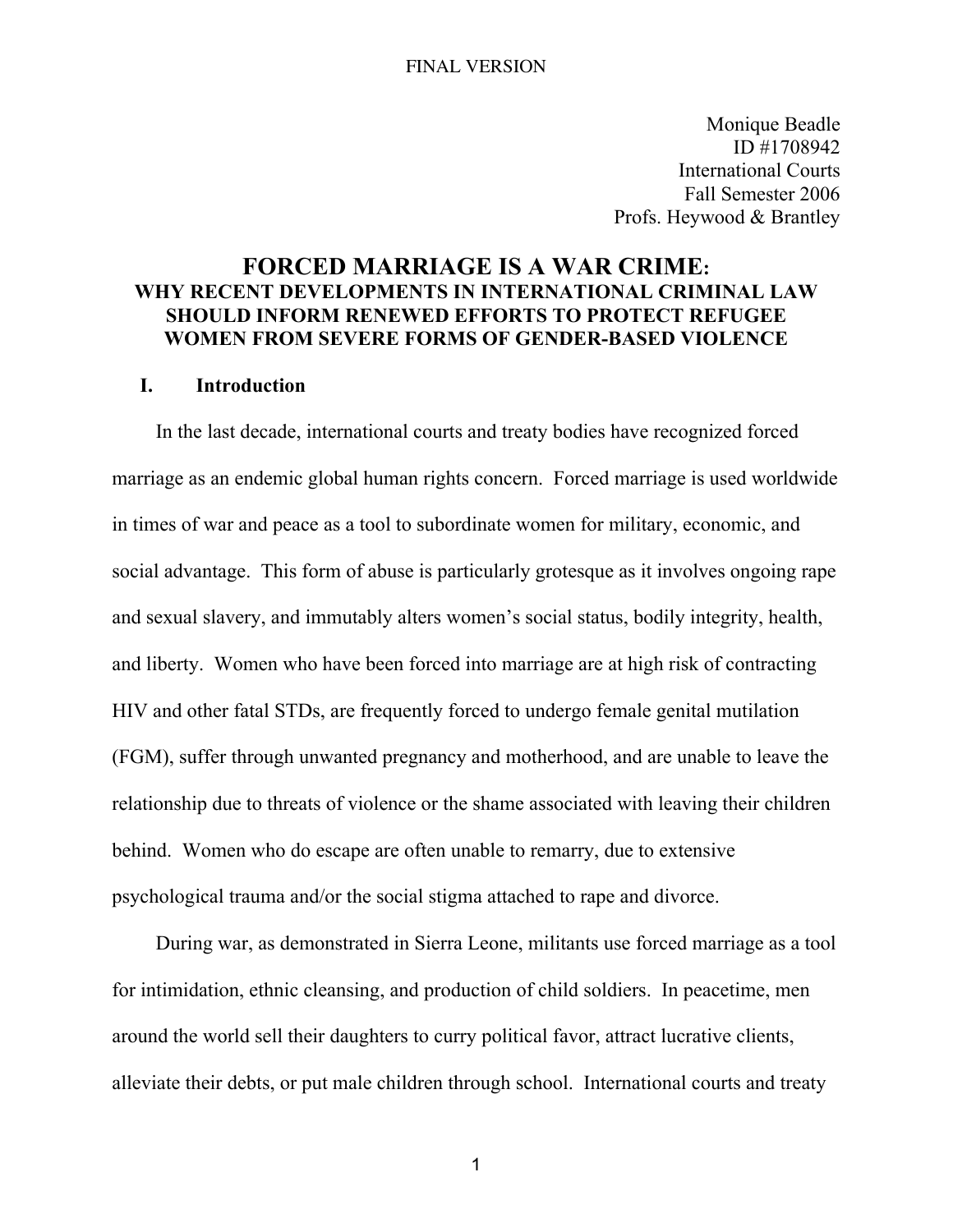bodies have created remedies for each, by prosecuting wartime rape (and later forced marriage) as a crime against humanity in international tribunals, and by offering refugee resettlement and asylee status in Western states to women fleeing forced marriage.

This paper explores developing protections and remedies for women fleeing forced marriage. The foundations for customary legal norms prohibiting sexual violence during war were laid down during the fourteenth through sixteenth century, and later codified in U.S. law, the Hague Convention, and the Geneva Conventions. Following the atrocities of World War II, prosecutors included rape as elements of their indictments of Japanese and German war criminals. Before the International Criminal Tribunals of Yugoslavia and Rwanda, prosecutors secured convictions for numerous counts of gender-based violence, including sexual assault, rape, degradation, and enslavement. In 2001, the ICTY handed down the first conviction solely for sexual violence, in the case of Draglojub Kunarac. It is now well established that sexual violence during war constitutes not only a crime against humanity, but also a violation of the laws and customs of war, and a "grave breach" of the Geneva Conventions. It was not until the establishment of the Special Court of Sierra Leone, however, that prosecutors sought indictments for the crime of "forced marriage."

As a result of these developments, and the resulting increase of gender awareness in international legal institutions, the United Nations High Commissioner for Refugees (UNHCR) has promoted asylum eligibility for women fleeing grotesque forms of genderbased violence, including forced marriage. This concept has had a mixed reception in receiving countries, due to ongoing debates on the propriety of granting asylum in cases

 $\mathfrak{p}$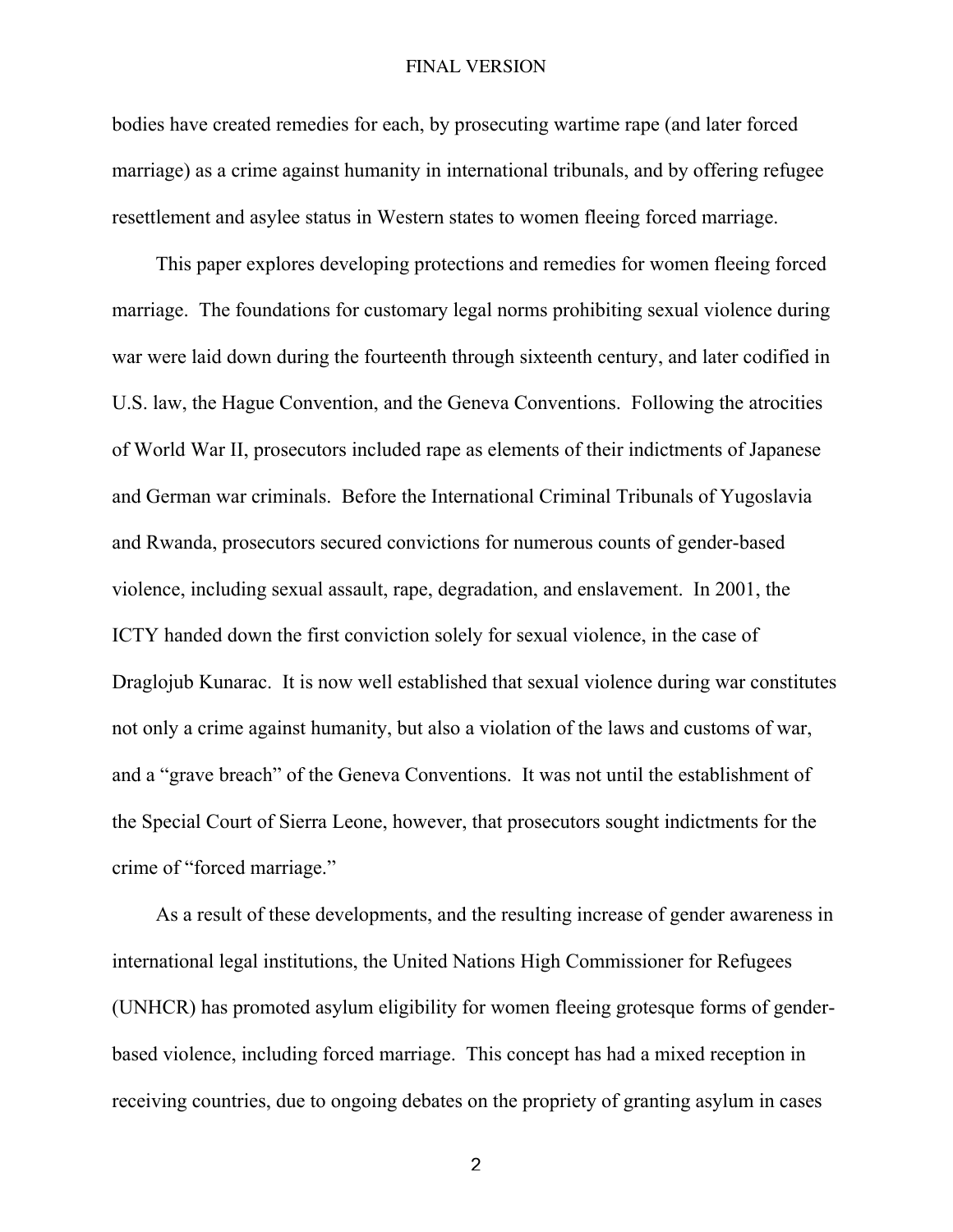not anticipated by the drafters of the Refugee Convention and the fear of opening floodgates leading to a deluge of asylum claims by women from the non-Western world. The result has been inconsistent outcomes for women seeking asylum throughout the West. For example, women fleeing forced marriage are likely to receive asylum in Canada or the U.S., but not in Germany or Australia. Because forced marriage has been recognized as a severe violation of humanitarian law in the criminal context, this paper concludes that receiving countries should more consistently accept the idea that women fleeing such crimes are eligible for asylum protection.

## II. Initial Recognition of Gender-Based War Crimes

The specific dangers that women face during wartime have been well recognized historically. As noted by Kelly Askin, "women and girls have habitually been sexually violated during wartime."<sup>1</sup>

> Historically, women were considered "property," owned or controlled by men (typically fathers, then husbands). The rape of a woman was not considered a crime against her, but instead a crime against the man's property. During war, women were considered legitimate spoils of war, along with livestock and other chattel. By the Middle Ages, the rape and slavery of women were inducements to war, such that anticipation of unrestricted sexual access to vanquished women was used as an incentive to capture a town.<sup>2</sup>

Despite the prevalence of gender-based violence during war, perpetrators long benefited from widespread impunity. Although customary norms prohibiting rape during war were established as early at the  $14<sup>th</sup>$  through  $16<sup>th</sup>$  centuries, as discussed below, rape crimes "were largely ignored or tolerated by commanders."<sup>3</sup> Many commanders believed that rape "increased the solders' aggression or power cravings," that "rape after a battle was a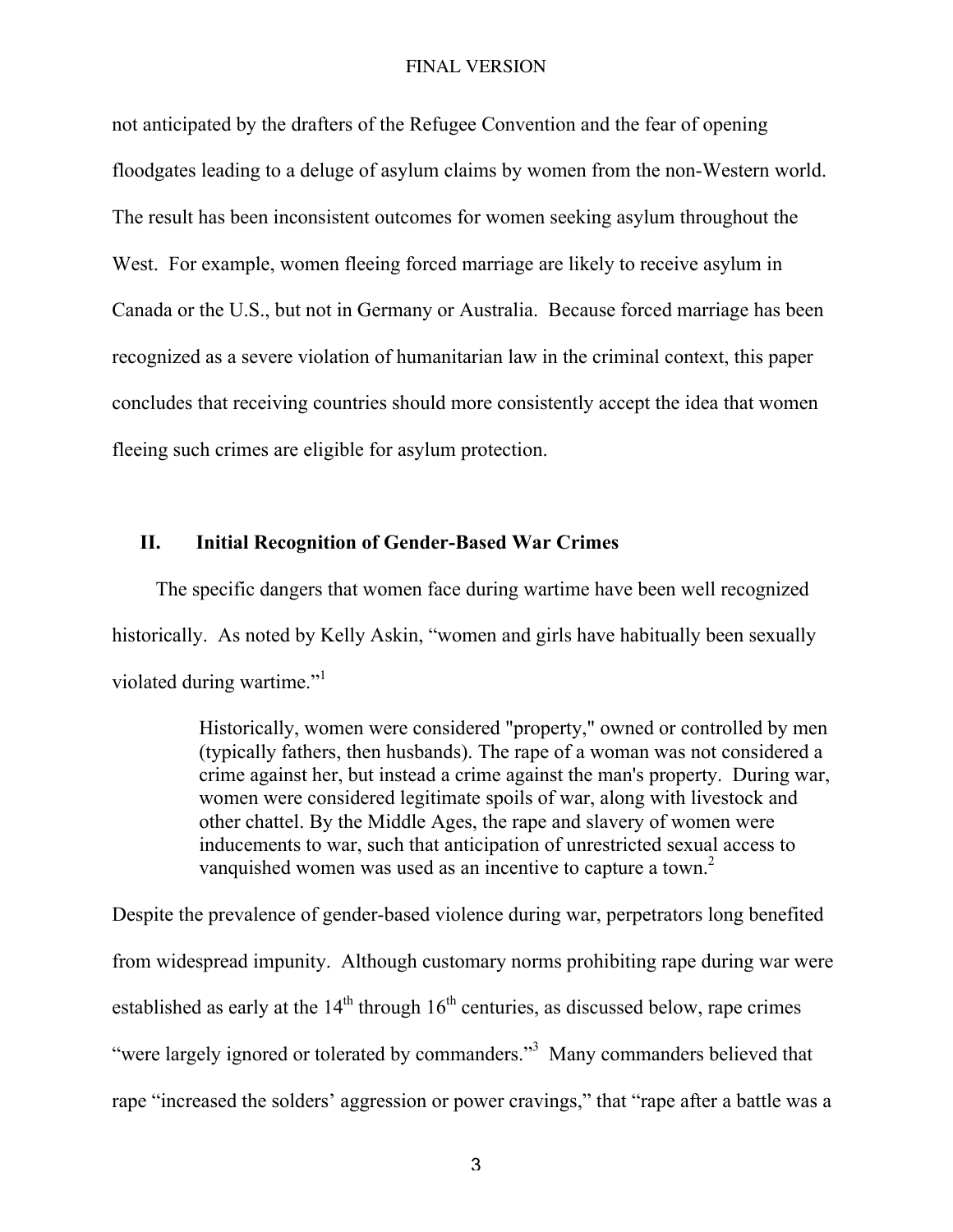well-deserved reward," or that rape was a "mere inevitable consequence<sup>[]</sup> or side effect<sup>[]</sup> of armed conflict."4

It was not until the 1990s, before which "men did the drafting and enforcing of humanitarian law provisions" that international lawyers began to enumerate, condemn, and prosecute gender-based war crimes with a degree of seriousness.<sup>5</sup> The primary breakthroughs in prosecuting gender-based violence and the use of rape as a weapon of war are largely attributed to increased involvement by women in international legal bodies and courts:

> While males remain the principal actors in international (and domestic) fora, in recent years, women have broken through the glass ceiling and are changing the traditional landscape by securing high-level positions in international legal institutions and on international adjudicative bodies. It is impossible to overemphasize how crucial it is to women's issues, gender crimes, and the law in general to have women in decision-making positions in international fora, particularly within the United Nations structure, and as judges, prosecutors, and peacemakers.<sup>6</sup>

Another key to these breakthroughs has been the pursuit of command responsibility for rape, as discussed below. Because commanders have historically tolerated rape committed by their soldiers and have sworn ignorance as their defense, it was necessary for prosecutors to pursue accountability for rape crimes that commanders knew or should have know were occurring among their troops, and had the authority and responsibility to stop.

# a. Customary Prohibitions Against Rape Crimes

Customary legal norms prohibiting rape during war were developed beginning in the 14<sup>th</sup> century, if not earlier.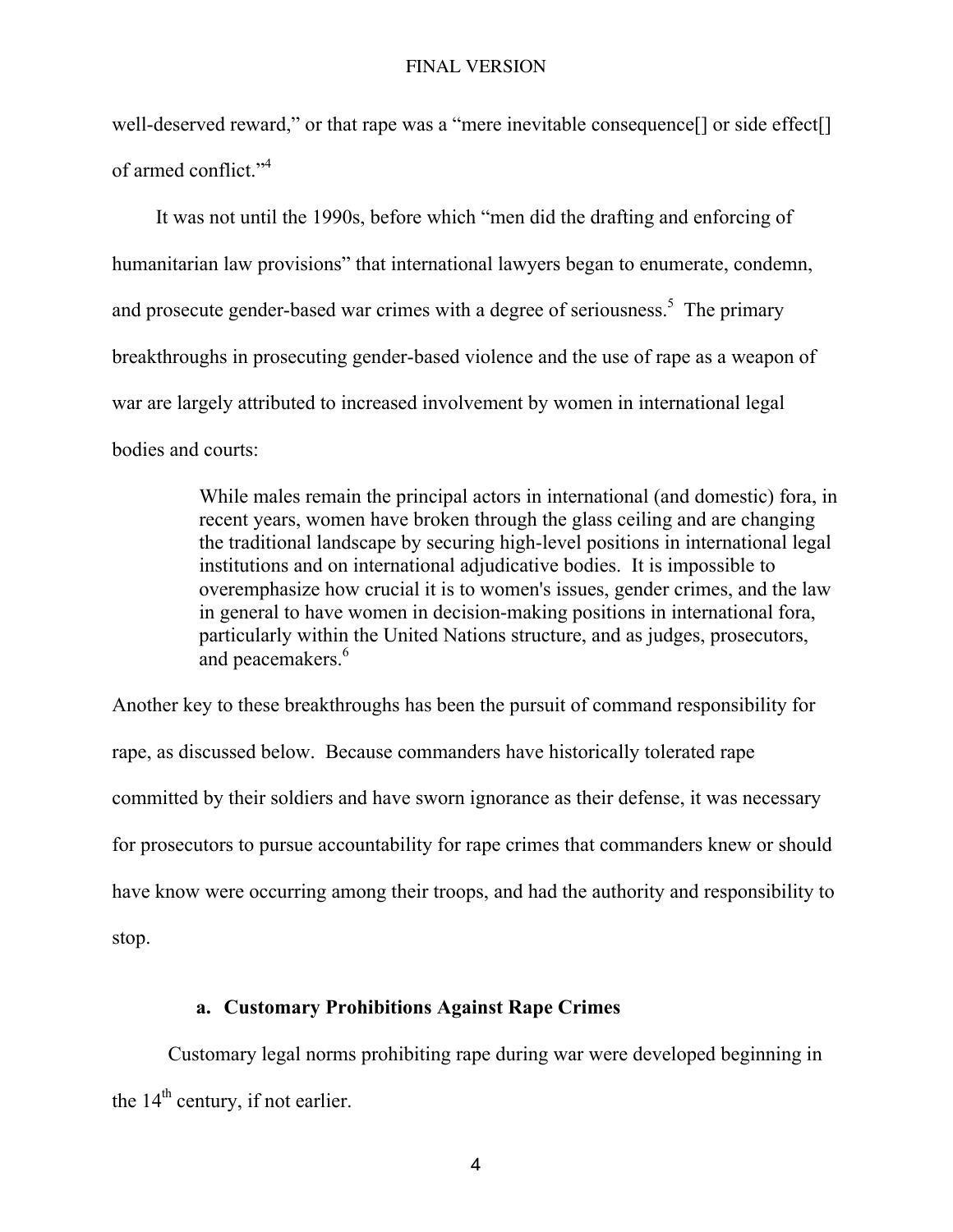In the 1300s, Italian lawyer Lucas de Penna urged that wartime rape be punished as severely as peacetime rape; in the 1474 trial of Sir Peter Hagenbach, an international military court sentenced Hagenbach to death for war crimes, including rape, committed by his troops. In the 1500s, eminent jurist Alberico Gentili surveyed the literature on wartime rape and contended that it was unlawful to rape women in wartime, even if the women were combatants; in the 1600s international law pioneer Hugo Grotius concluded that sexual violence committed in wartime and peacetime alike must be punished.7

When the United States codified customary laws of war in the Lieber Code in 1863, the regulations "listed rape by a belligerent as one of the most serious war crimes."<sup>8</sup> Article 44 of the Lieber Code prohibited rape under the penalty of death.<sup>9</sup> Under the Hague Convention of 1907, commentators argue that rape was implicitly forbidden under Article 46, which stated that "[f]amily honour and rights . . . must be respected."<sup>10</sup>

# b. Nuremberg & Tokyo Tribunals

Following the atrocities of World War II, the Nuremberg Charter failed to enumerate rape as a war crime. $11$  Despite "numerous reports and transcripts containing evidence of vile and torturous rape, forced prostitution, forced sterilization, forced abortion, pornography, sexual mutilation, and sexual sadism,"<sup>12</sup> the Nuremberg Charter did not explicitly mention rape as a crime against humanity. Instead, crimes against humanity included murder, extermination, enslavement, deportation, and 'other inhumane acts."<sup>13</sup> Given that domestic courts in Germany prosecuted World War II officials for rape, and considered rape a crime against humanity,  $14$  the failure of prosecutors at Nuremberg to pursue rape charges under the category of 'other inhumane acts,' "perpetuated the notion that rape is not as grave as other war crimes . . . and the belief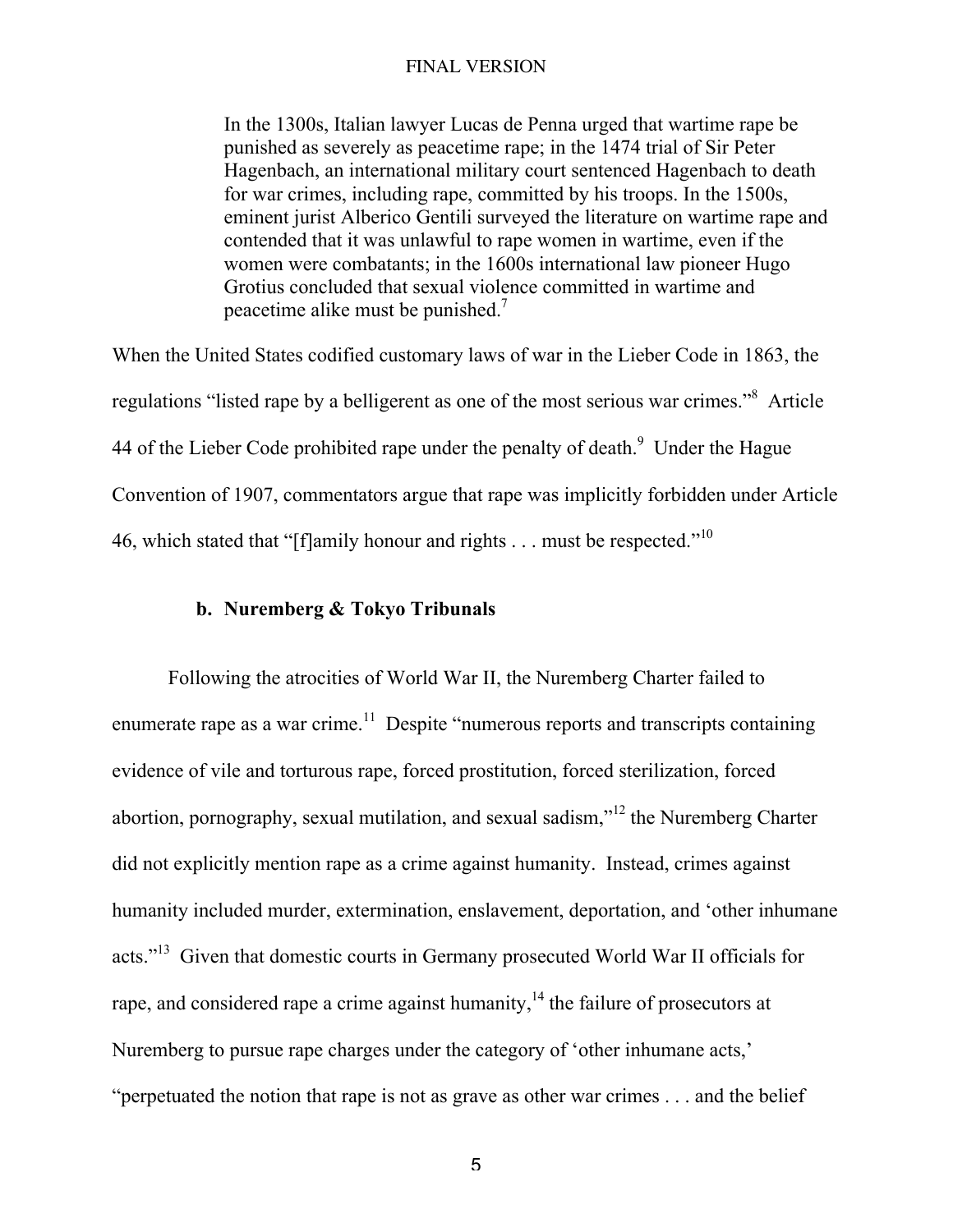that sexual assaults inevitably accompany war."<sup>15</sup>

The Tokyo Tribunal Charter also failed to enumerate rape as a war crime, <sup>16</sup> but this did not deter prosecutors, who indicted several Japanese officials for violations "of recognized customs and conventions of war . . . [including] mass murder, rape, . . . and other barbaric cruelties."<sup>17</sup> These indictments "characterized the rape of civilian women and medical personnel as 'inhumane treatment,' 'mistreatment,' 'ill-treatment,' and a 'failure to respect the family honour and rights,' and prosecuted these crimes under the 'Conventional War Crimes' provision in the Charter."18 The Tokyo tribunal, in handing down convictions for these charges, introduced the concept of command responsibility for rape, attributing guilt to several defendants "because they failed to carry out their duty to ensure that their subordinates complied with international law."19

Another U.S.-operated military commission based in Manila found General Tomoyuki Yamashita guilty of war crimes, including "torture, rape, murder and mass executions of very large numbers of residents of the Philippines, including women and children."<sup>20</sup> In his defense,

> Yamashita insisted that he knew nothing of the atrocities because of a complete breakdown of communications; he also alleged that his troops were disorganized and out of control, and thus, inferentially, he could not have prevented the crimes even if he had known of them. He further protested that because he was actively fighting a war and planning military strategies, he could not be held responsible for failing to control all persons under his authority. $21$

The Commission imputed responsibility to Yamashita for this rape campaign, however,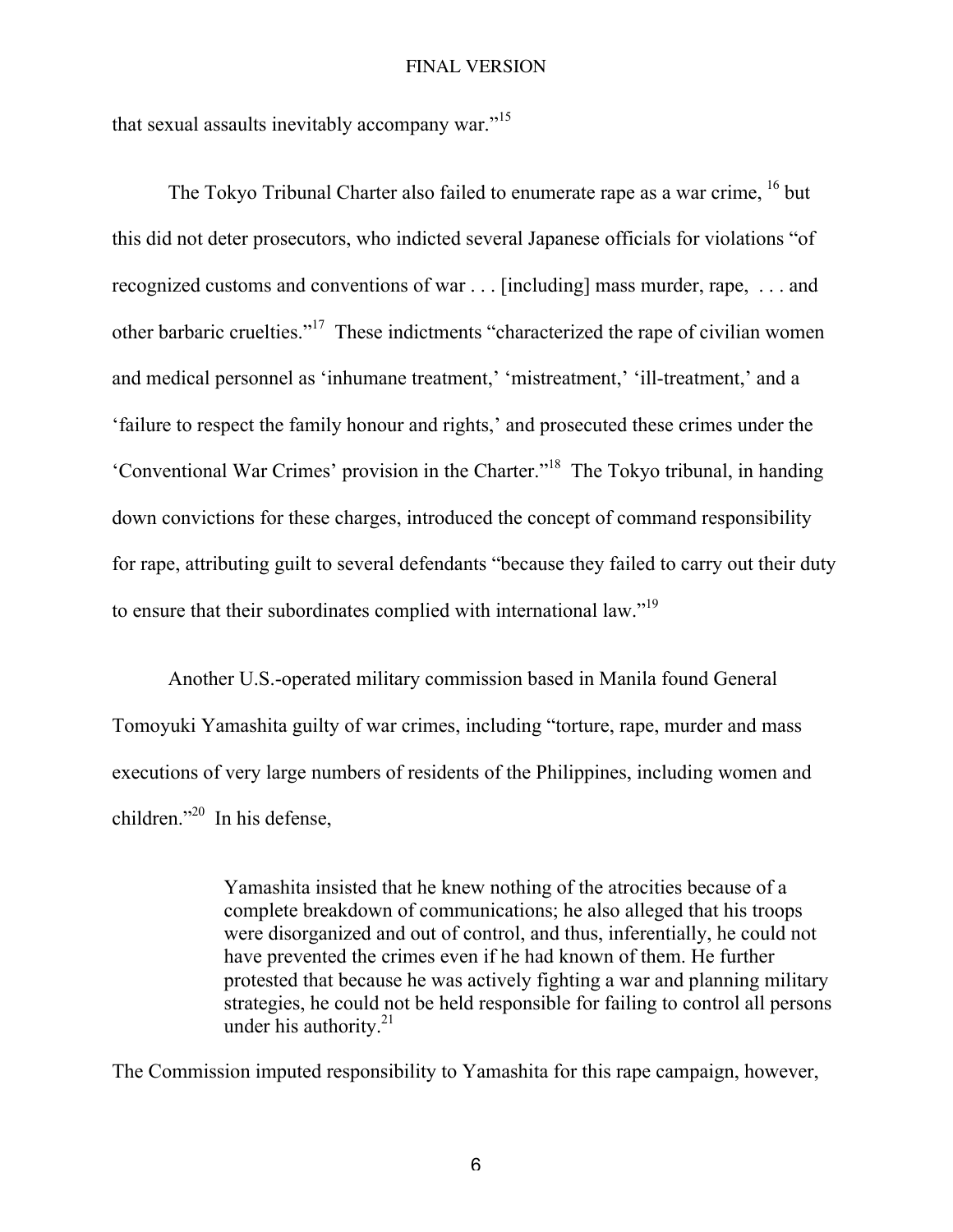because "the crimes were committed over a large area during an extended period of time" that "Yamashita either did know of the crimes, or he could have and should have known of them unless he intentionally remained willfully blind to them."<sup>22</sup> Under the customary laws of war, the Commission held, "intentional ignorance would provide no excuse for being derelict in his duties," "the crimes did not need to be ordered," and "the widespread commission of crimes over an extended period of time was enough to impute knowledge to Yamashita, the commander.<sup> $22$ </sup> This decision is considered a key precedent for command responsibility for rape, "as the General was found guilty not for a rape he himself had committed, but for a rape committed by those under his command. . . . For the first time, rape was included among those acts deemed worthy of international prosecution."24

## c. Geneva Conventions

Following World War II, the international community codified the laws of war in the Geneva Conventions. Jocelyn Campanaro argues that the prohibition in Common Article III of "violence to life and person," "cruel treatment," "torture," and "other outrages upon personal dignity" implicitly prohibits all forms of sexual assault.<sup>25</sup> This is useful for prosecuting rape perpetrated in conflicts "not of an international character," such as internal conflicts, civil wars, and counter-terrorism efforts. However, activists and prosecutors more commonly rely on the Fourth Geneva Convention of 1949, which unequivocally prohibits rape and forced prostitution.<sup>26</sup> Under Article 27, "women shall be especially protected against any attack on their honour, in particular against rape,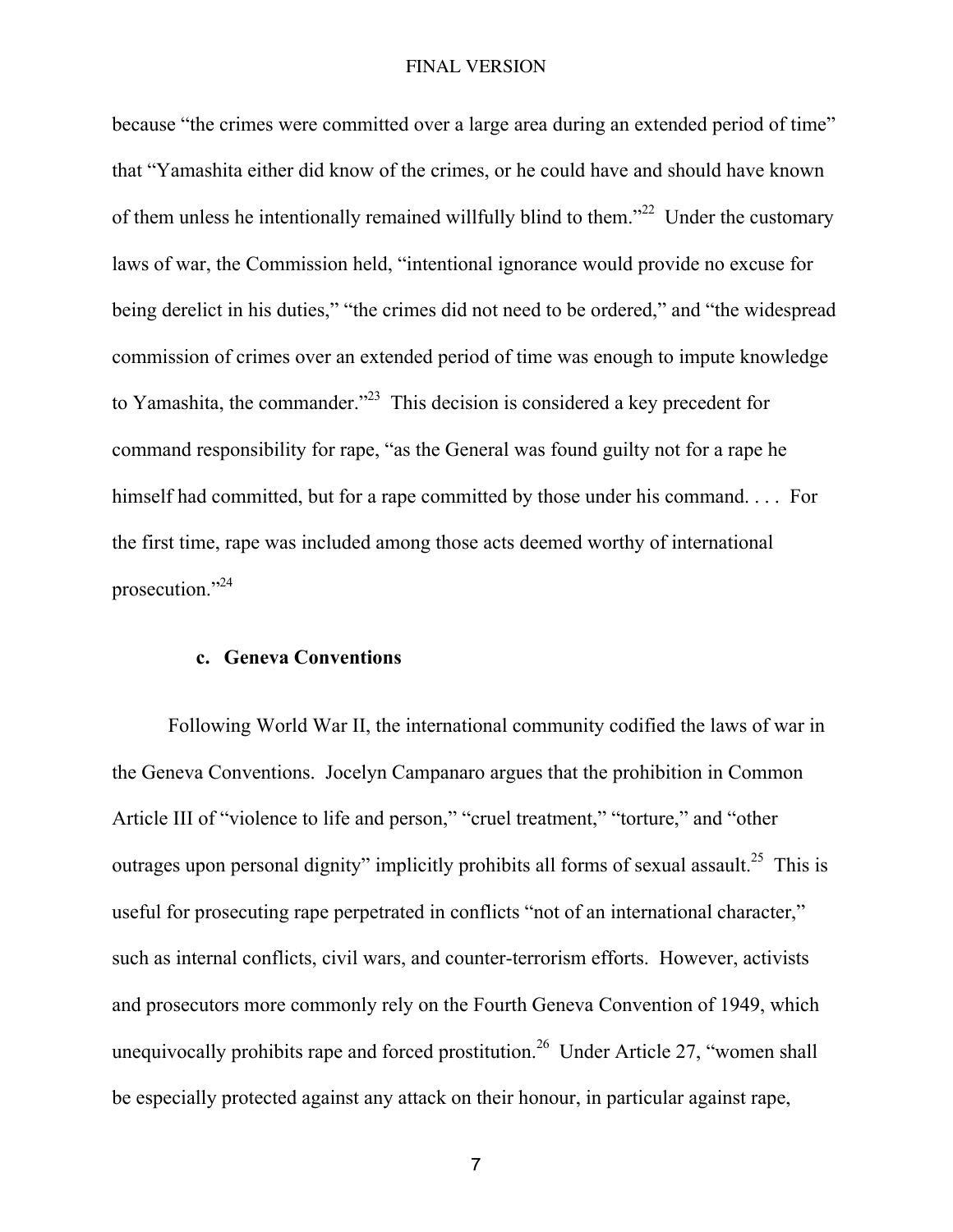enforced prostitution, or any form of indecent assault."

The additional Protocols to the Geneva Conventions add further weight to the concept that rape is absolutely prohibited in wartime. Under Article 76 of Protocol I, which applies to international armed conflicts, "women shall be the object of special respect and shall be protected against rape, forced prostitution and any other form of indecent assault."<sup>27</sup> Under Article 4 of Protocol II, which applies to internal armed conflicts, "outrages upon personal dignity, in particular humiliating and degrading treatment, rape, enforced prostitution and any form of indecent assault" are prohibited.<sup>28</sup>

A few commentators express doubt as to whether rape should be considered a "grave breach" (subject to universal jurisdiction) under the Fourth Geneva Convention, <sup>29</sup> primarily because rape is not explicitly enumerated as such. Others assert that rape is a grave breach because it constitutes a "fundamental assault[] on human health, physical integrity and dignity.<sup>30</sup> This debate was later overcome to a certain extent by the trial chambers of the International Criminal Tribunals of Yugoslavia and Rwanda, as discussed below.

## III. Prosecuting Rape as a Crime Against Humanity

Although the Tokyo tribunals laid the foundation for prosecuting gender-based war crimes, and established the concept of command responsibility for wartime rape, it was not until the 1990s that international lawyers further developed these principles.<sup>31</sup> At the conclusion of the conflict in the former Yugoslavia, several international bodies reported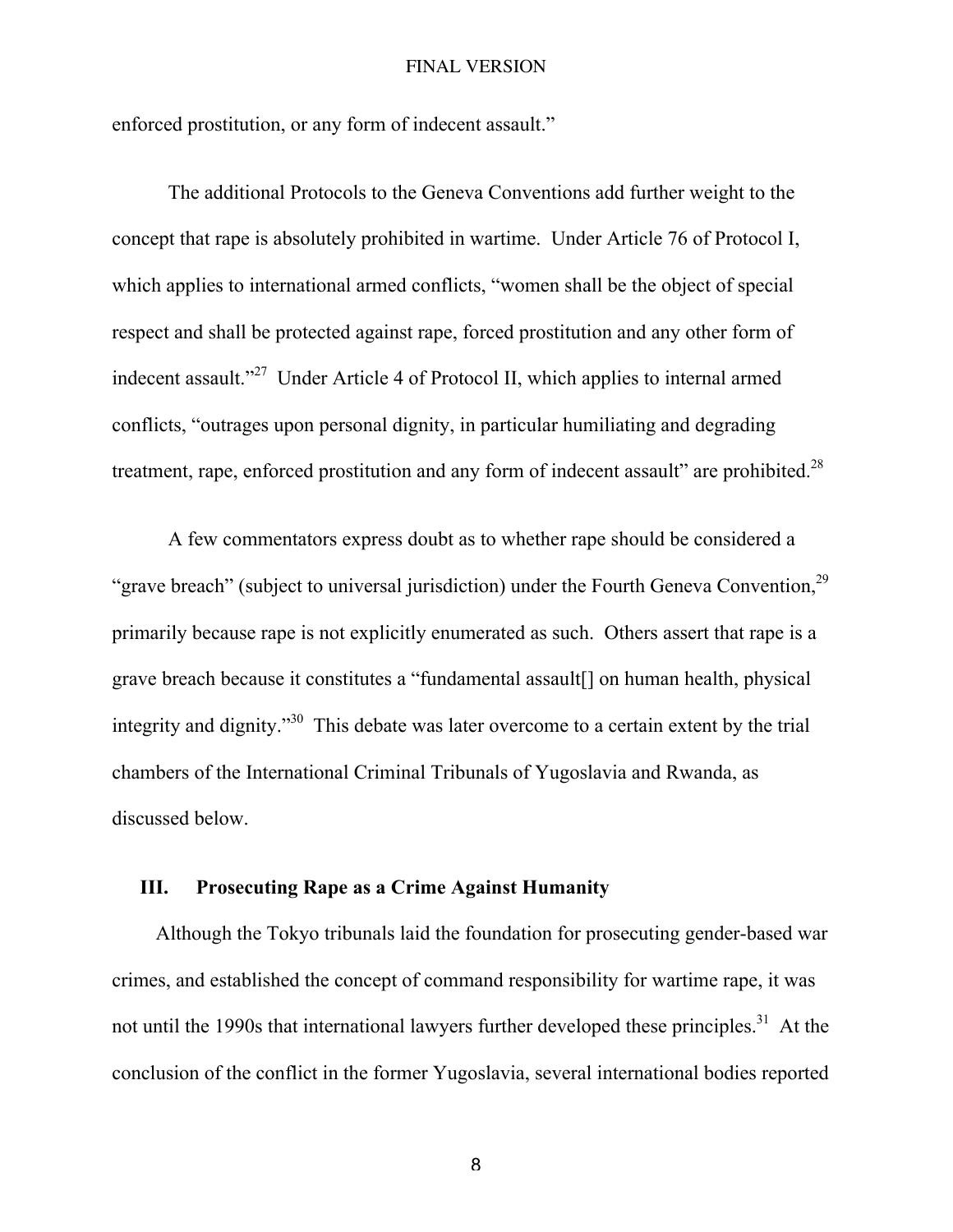that rape had been widely used as a tool for ethnic cleansing, particularly in Bosnia-

Hercegovina.32 In Rwanda, members of the Hutu militia group *Interhamwe* "committed

widespread sexual violence, including rape, mutilation, and collective and individual

sexual slavery, against Tutsi women."<sup>33</sup>

Although international lawyers were accustomed to the idea that women face unique vulnerabilities during war, never before had they seen these vulnerabilities exploited so systematically as part of an ethnic cleansing campaign:

> In both conflicts, women were the vehicles utilized to humiliate, subordinate, or emotionally destroy entire communities; to cause chaos and terror; to make people flee; and to ensure the destruction or removal of an unwanted group by forcible impregnation by a member of a different ethnic group. These sexual assaults were committed as a method of ethnic cleansing of the regions and occurred with unabashed regularity, thus requiring an international response.<sup>34</sup>

According to Theodor Meron, it was the "indescribable abuse of thousands of women" that "shock[ed] the international community into rethinking the prohibition of rape as a crime under the laws of war."<sup>35</sup>

The drafters of the International Criminal Tribunal for Yugoslavia (ICTY) Statute gave the tribunal jurisdiction to "prosecute persons responsible for serious violations of international humanitarian law committed in the former Yugoslavia," including grave breaches of the Geneva Conventions of 1949; violations of the laws or customs of war; genocide; and crimes against humanity. $36$  Additionally, the drafters specifically enumerated rape as a crime against humanity, $37$  "for the first time in the history of criminal tribunals."<sup>38</sup> However, rape was not specifically enumerated as a "grave breach" of the Geneva Conventions or a violation of the laws or customs of war.<sup>39</sup>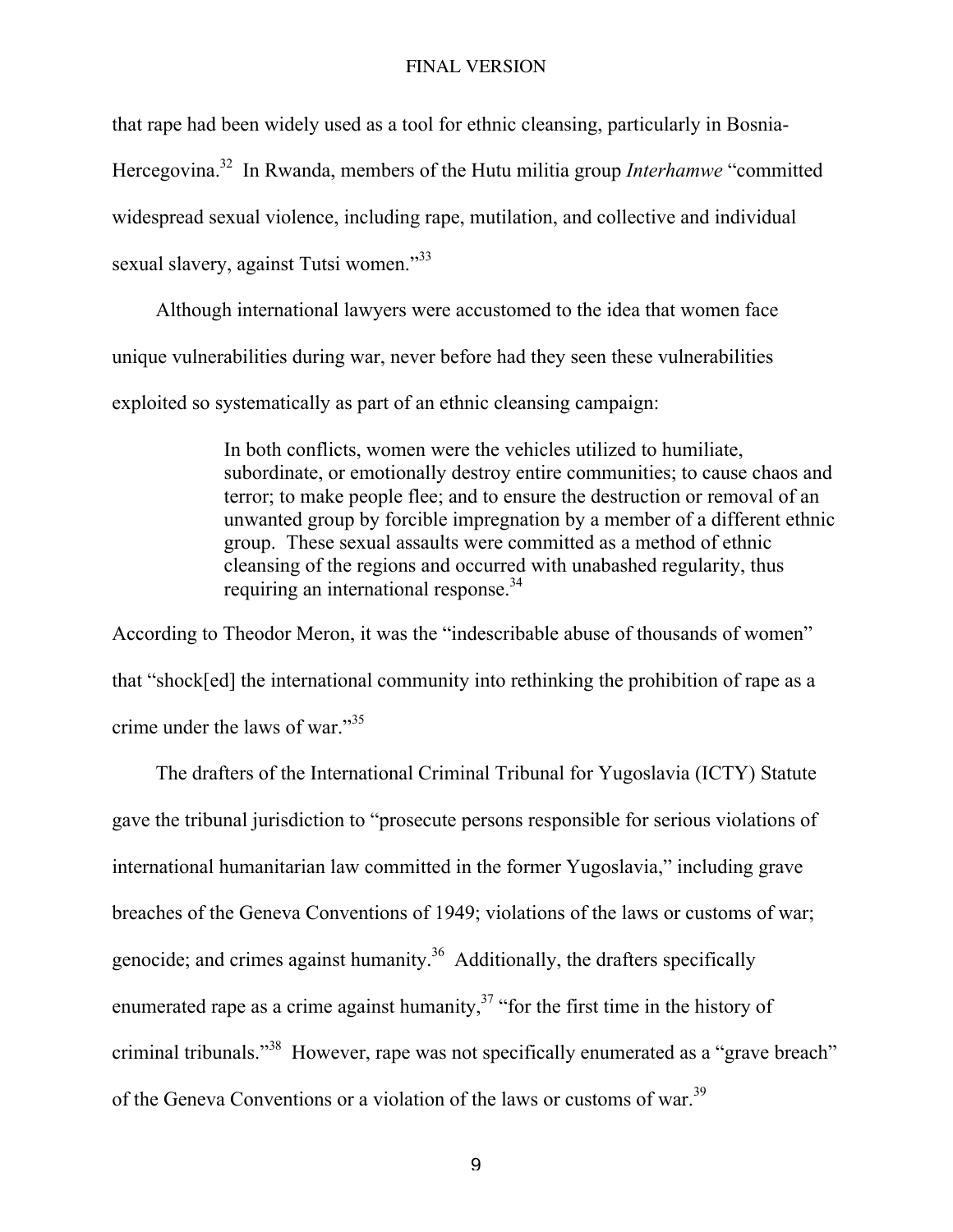Similarly, the drafters of the International Criminal Tribunal for Rwanda Statute authorized prosecution of "persons responsible for serious violations of international humanitarian law committed in the territory of Rwanda and Rwandese citizens responsible for such violations committed in the territory of neighbouring States<sup>"40</sup> including genocide, crimes against humanity, and violations of Common Article 3 and Additional Protocol II of the Geneva Conventions.<sup>41</sup> Rape is specifically enumerated as a crime against humanity, $^{42}$  and a violation of Common Article 3 of the Geneva Conventions,  $43$  but not as an act of genocide.

Despite these gaping holes in the ICTY and ICTR statutes, activists urged the newly formed tribunals to prosecute counts of gender-based violence as "grave breaches" of the Geneva Conventions.<sup>44</sup> "In view of the profound psychological as well as physical consequences associated with forced pregnancies produced by rape," they argued, "forcible impregnation, and involuntary maternity should also be treated as grave breaches of the Geneva Conventions" because they involve "'torture or inhuman treatment' or 'willfully causing great suffering or serious injury to body or health' of women who are 'protected persons' under those conventions."<sup>45</sup> For similar reasons and in light of the way rape was used as a tool for ethnic cleansing, activists urged, rape should be considered an act of genocide. In response, the courts issued a number of decisions holding that "rape and other forms of sexual violence can constitute grave breaches of the Geneva Conventions of 1949, laws or customs of war, genocide, as well as crimes against humanity,"  $46$  as discussed below.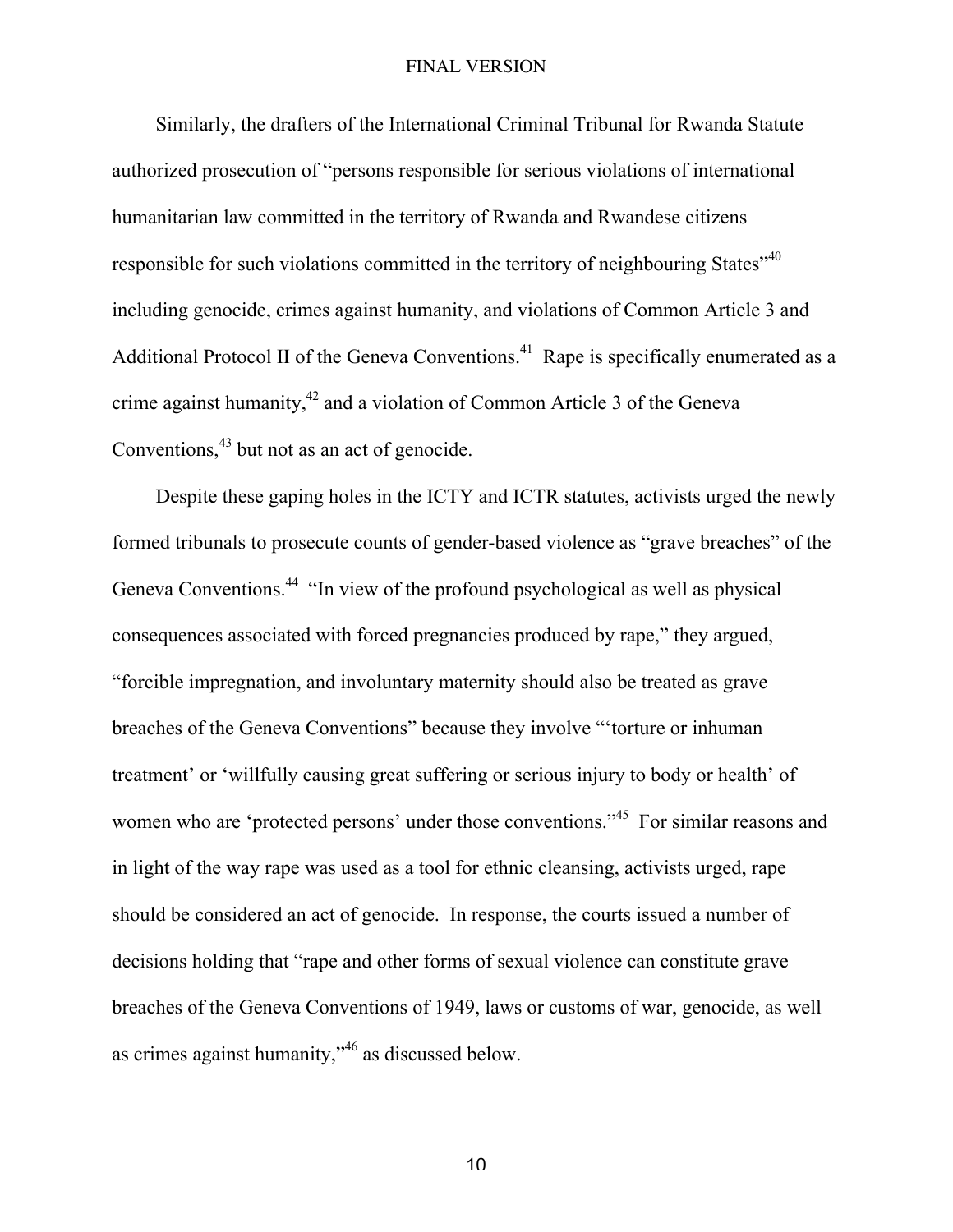## a. Tadic

Dusko Tadic, a Serb commander charged with violations of the laws or customs of war and crimes against humanity, was the first war criminal in history to be convicted of sexual violence as a stand-alone offense.<sup>47</sup> The charges "stemmed from Tadic's participation in (or tacit consent to) crimes that occurred at the Omarska camp where Bosnian Muslims and Croats were forced to live."<sup>48</sup> There, captives were subjected to gang rape and other forms of sexual assault.<sup>49</sup> Because "female witnesses refused to testify," Tadic was ultimately convicted of aiding and abetting in the sexual mutilation of *male* prisoners.<sup>50</sup> Still, Tadic's conviction was a significant victory for women's rights activists, because the trial chamber articulated a clear standard for establishing command responsibility for rape. Customary international law, the trial chamber held, "imposes 'direct individual criminal responsibility' for criminal conduct upon an individual who *has knowledge of and substantially effects the commission of an illegal act*, even when the individual is not a primary participant."<sup>51</sup> Although Tadic was an "inactive participant" in the sexual violence that occurred at Omarska, his "presence and encouragement of the commission of sexual assaults were grounds for finding him criminally responsible for the acts themselves."<sup>52</sup>

## b. Akayesu

The next groundbreaking sexual violence prosecution occurred in the case of Jean-Paul Akayesu before the ICTR. Akayesu, the mayor of Taba, a group of villages in Rwanda, was charged with several counts of genocide, because he "had knowledge of,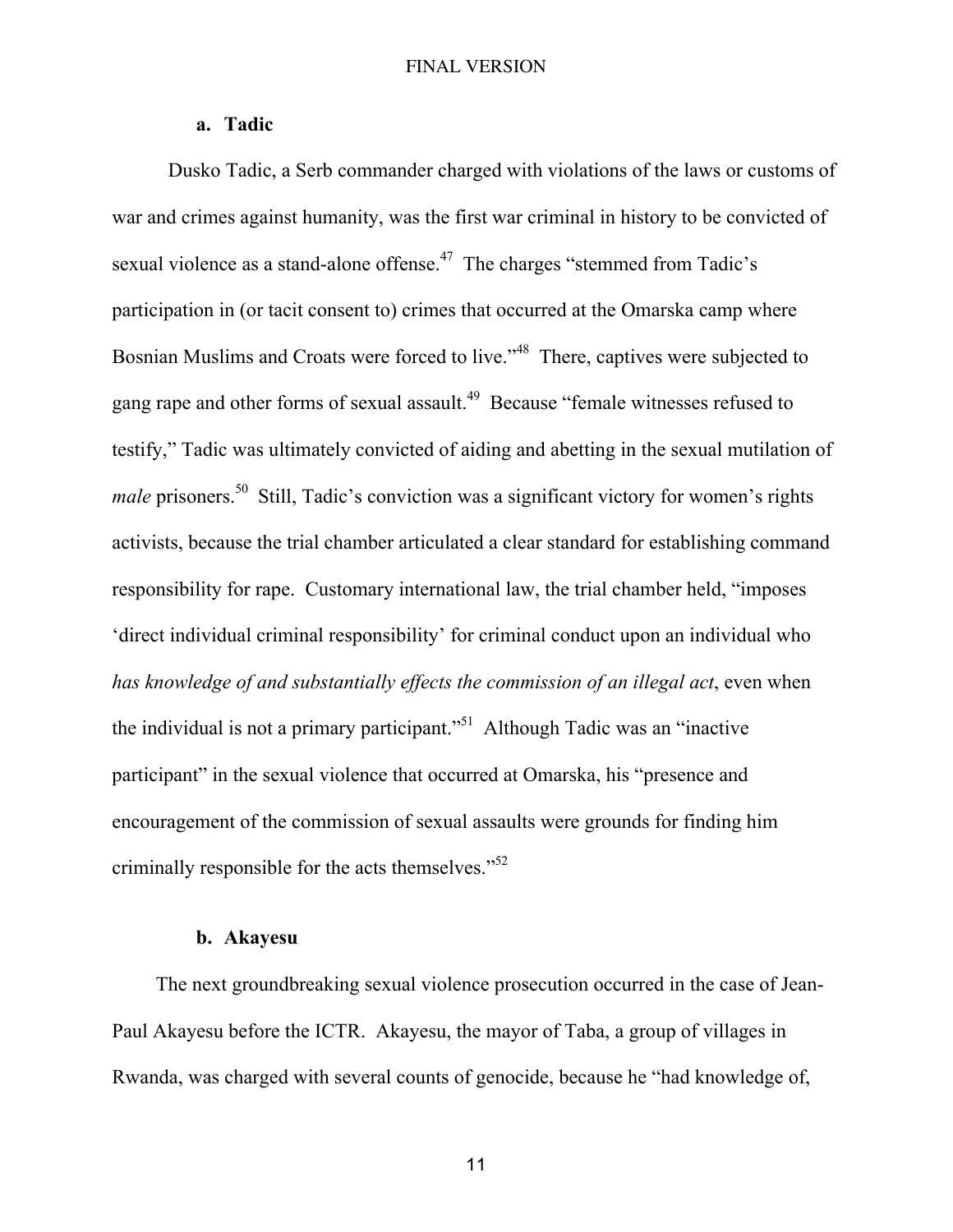and at times was physically present during, the commission of sexual violence against Tutsi civilians who sought refuge at the Taba police bureau."<sup>53</sup> The tribunal stated that Akayesu "had reason to know and in fact knew that sexual violence was taking place on or near the premises of the bureau communal, and that women were being taken away from the bureau communal and sexually violated.<sup>54</sup> Additionally, he verbally encouraged the activity, "which by virtue of his authority, sent a clear signal of official tolerance for sexual violence, without which these acts would not have taken place."<sup>55</sup> The tribunal found that Akayesu was individually responsible for sexual assaults committed in the Taba police bureau, and that he had a "specific genocidal intent to destroy, in whole or in part, the Tutsis."<sup>56</sup>

Additionally, the ICTR laid out definitions for sexual violence and rape, respectively. Sexual violence was defined as "*forcible sexual penetration of the vagina, anus, or oral cavity by a penis and/or the vagina or anus by some other object, and sexual abuse, such as forced nudity.*" 57 Rape was defined as "*a physical invasion of a* sexual nature, committed on a person under circumstances which are coercive."<sup>58</sup> The tribunal further held that rape constitutes torture,<sup>59</sup> that the crime of genocide may be proven by evidence of rape "committed with the specific intent to destroy, in whole or in part, a particular group targeted as such,"<sup>60</sup> and that "the coercive nature of sexual assaults 'need not be evidence by a show of physical force.'"<sup>61</sup> "By not limited the criminalization of rape and other forms of sexual violence to crimes against humanity,"<sup>62</sup> and in holding that rape constitutes torture, and that the commission of rape provides evidence of genocidal intent, the ICTR "paved the way for the prosecution of these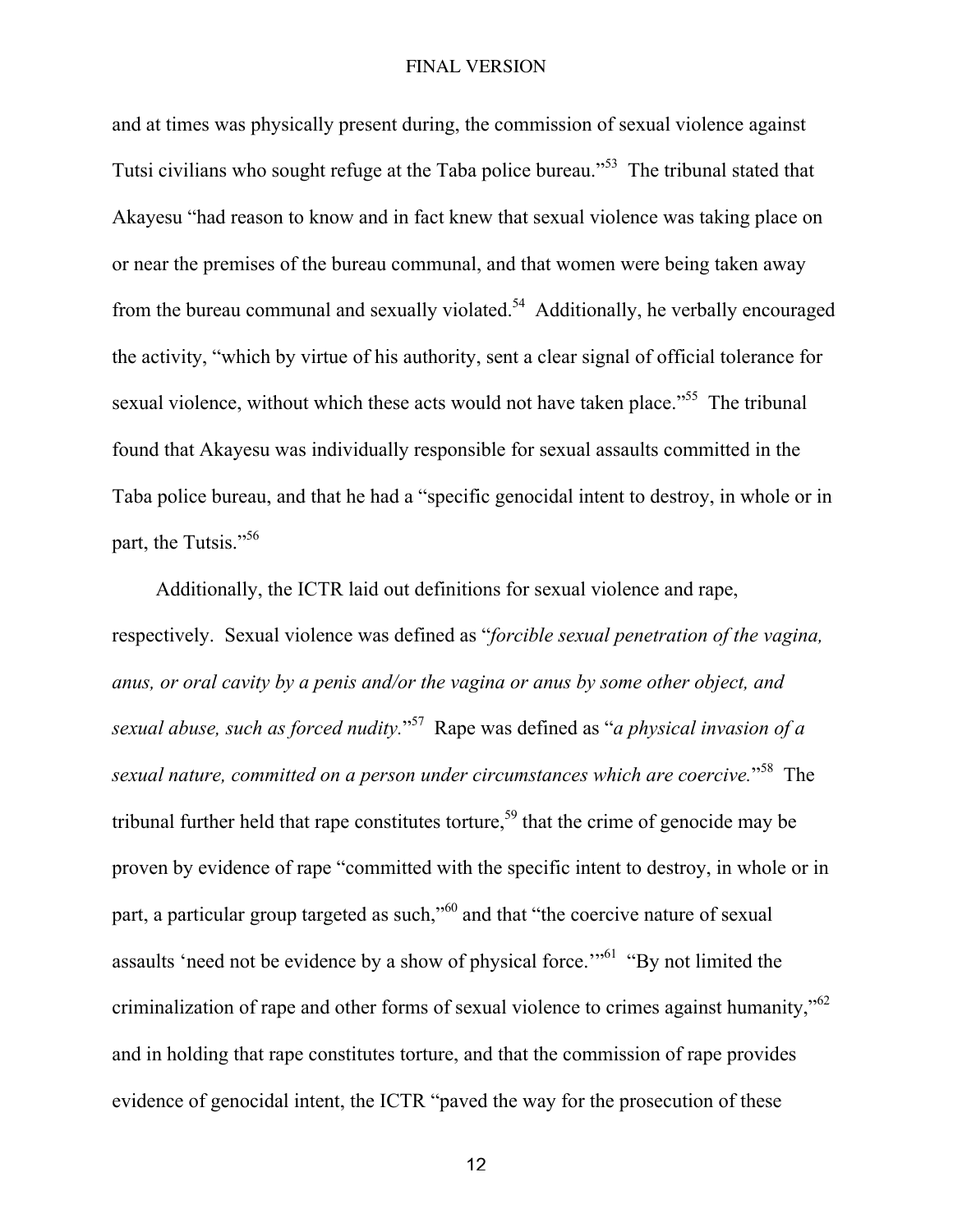crimes 'to the fullest extent."<sup>53</sup>

Commentators and activists immediately hailed the Akayesu conviction as a giant step forward in the prosecution of gender-based war crimes. This "'precedent-shattering judgment' against Jean-Paul Akayesu greatly expanded the international community's ability to prosecute gender-based war crimes," noted Jocelyn Campanaro.<sup>64</sup> The ICTR again recognized the link between rape and genocide in Prosecutor v. Musema.<sup>65</sup>

### c. Celebici

The next advance occurred in the Celebici case, where the ICTY indicted several Bosnian Serb soldiers with the sexual abuse of prisoners in the Celebici prison camp.<sup>66</sup> The defendants were charged with violations of the laws and customs of war, and grave breaches of the Geneva Conventions. One of the four defendants, Hazim Delic, was found guilty of "repeatedly using rape to torture two non-Serbian female prisoners."<sup>67</sup> Because rape constitutes torture, the tribunal held, its commission constitutes a grave breach of the Geneva Conventions and a violation of the laws and customs of war.<sup>68</sup> The trial chamber articulated the standard for a finding of torture constituting a grave breach:

> there must be an act or omission causing severe mental or physical pain or suffering, the act must be performed for a specific purpose such as obtaining information or a confession, punishment, intimidation, or discrimination, and the act or omission must be officially sanctioned by one in an official capacity.69

Because rape is "a despicable act which strikes at the very core of human dignity and physical integrity," the chamber held that rape satisfied this three-part test.<sup>70</sup> It is "difficult to envisage circumstances in which rape, by, or at the instigation of a public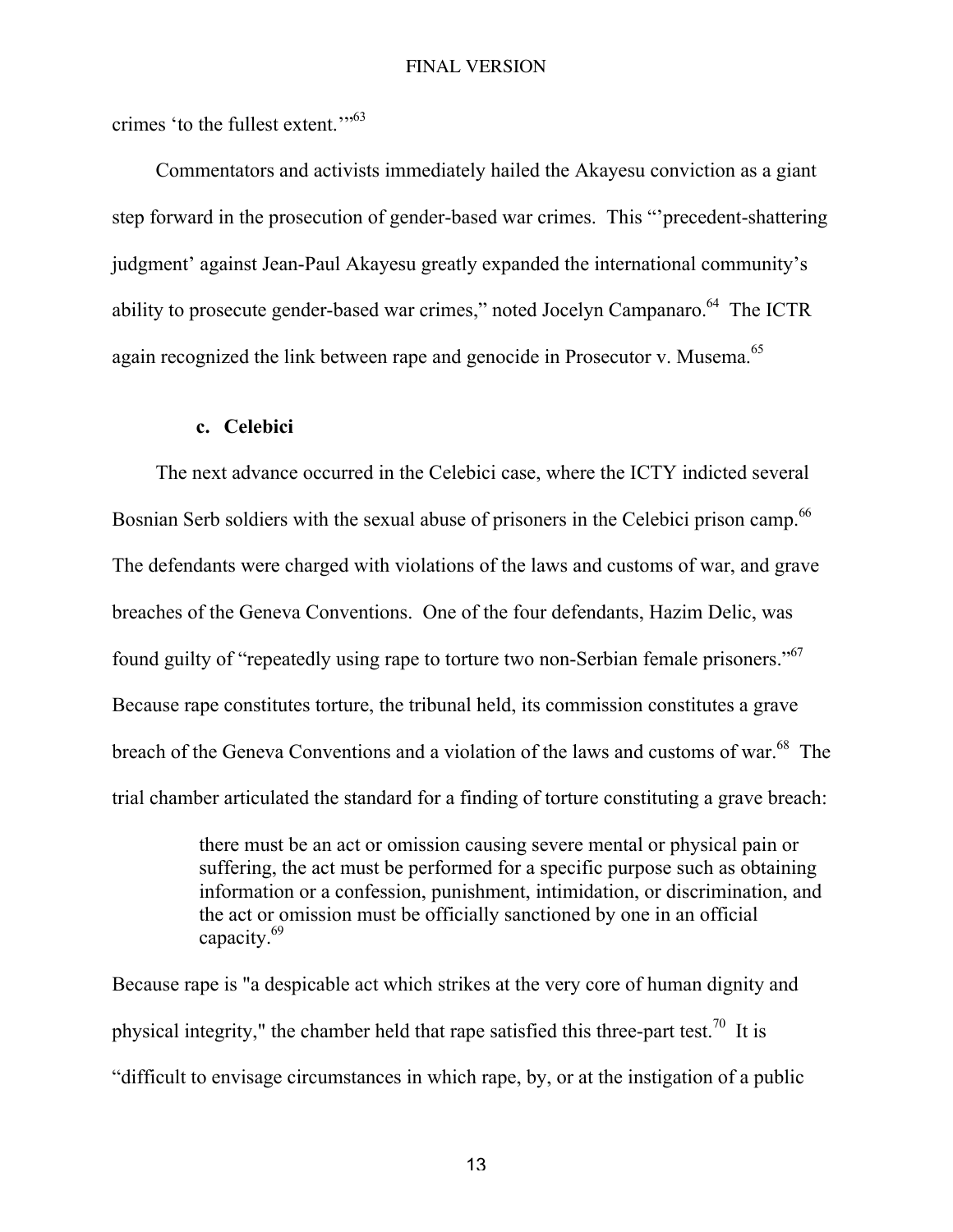official, or with the consent or acquiescence of an official," the tribunal continued, "could be considered as occurring for a purpose that does not, in some way, involve punishment, coercion, discrimination or intimidation."71

## d. Kunarac

Just as *Akayesu* demonstrates the link between rape and genocide, and *Celebici* establishes that rape is a grave breach of the Geneva Conventions, *Kunarac*, the last most notable gender-based war crime prosecution, is noted as the first prosecution for "enslavement" of a sexual nature. In this case, which concluded in 2001, eight Bosnian Serb commanders were charged with sixty-two counts of sexual violence. The charges stemmed "from a continuing series of sexual assaults of Muslim girls and women in the Bosnian city of Foca."<sup>72</sup> For ten days in April 1992, the defendants entered Foca, arrested Muslim and Croatian residents, and repeatedly raped girls and women in their custody.73

Dragoljub Kunarac, the most infamous defendant, was the first war criminal to be indicted by an international court "exclusively for acts of sexual violence."<sup>74</sup> As the indictment details, "accompanied by some of his soldiers," Kunarac "removed women from Partizan and took them to the house . . . knowing they would be sexually assaulted there by soldiers under his command. After taking the women to his headquarters, Kunarac would sometimes stay and take one of the women to a room and rape her personally."<sup>75</sup> In the "brothel-like environment", some of the women were forced into prostitution.<sup>76</sup>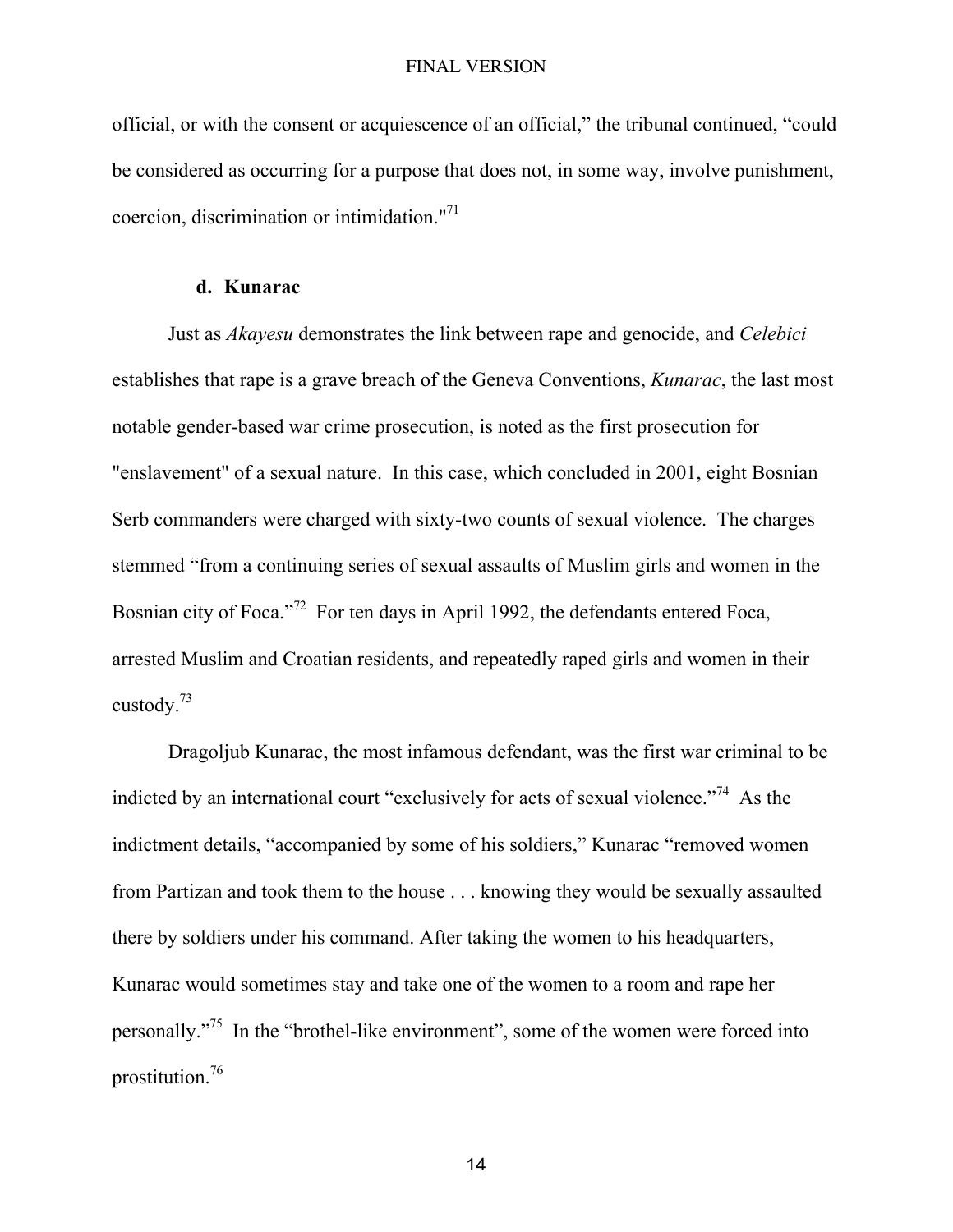In its February 2001 decision, the ICTY trial chamber called the rapes at Foca "an instrument of terror," that occurred under a "dark atmosphere of dehumanization."<sup>77</sup> Kunarac was found directly responsible for rapes that he committed, described as crimes against humanity and violations of the law or customs of war.<sup>78</sup> This stood as the first successful criminal indictment "solely for crimes of sexual violence against women."<sup>79</sup> And in an historic move, the tribunal also found Kunarac guilty of "enslavement," a crime against humanity.<sup>80</sup> Although the trial chamber "fails to explicitly name 'sexual enslavement' among the crimes charged," and passed on the opportunity to recognize explicitly the sexual aspects of the enslavement and definitively establish a precedent for prosecuting the sexual enslavement of women," this decision laid a solid foundation for future prosecutions of sexual slavery, as would be pursued later in Sierra Leone.<sup>81</sup>

As the ICTY and ICTR finish prosecuting existing cases, it is now clear that gender-based war crimes constitute not only crimes against humanity, but also grave breaches of the Geneva Conventions and violations of the laws and customs of war. As discussed below, these developments informed further moves by the Prosecutor of the Special Court of Sierra Leone to prosecute defendants for forced marriage, defined as a crime against humanity.

## IV. Prosecuting Forced Marriage in Sierra Leone

At the conclusion of a prolonged war in Sierra Leone, investigators released evidence that between 215,000 and 257,000 women and girls survived sexual abuse during the conflict.<sup>82</sup> The low status of women and entrenched gender discrimination in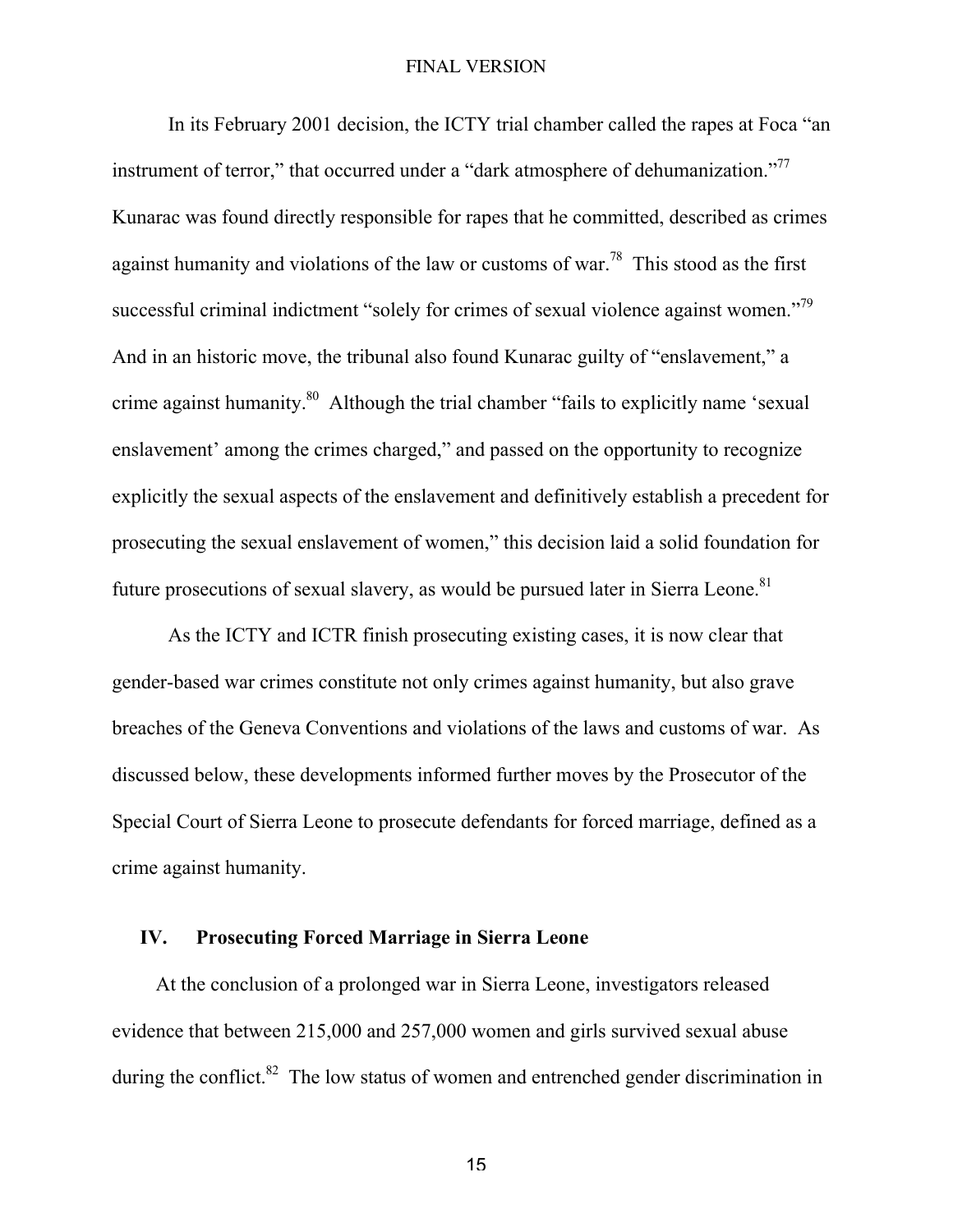Sierra Leone provided fertile ground for rampant sexual violence during the war. Women are considered the property of their fathers and husbands; thus even in times of peace, "women are forced into marriage at a young age, often having been 'sponsored' from birth by the man they will marry."<sup>83</sup> Additionally, there is a high rate of domestic violence, and under Sierra Leonean law, "rape of a non-virgin is not rape, and rape of one's wife is a legal impossibility."

To address the significant violence suffered by women in the conflict, the architects of the Special Court for Sierra Leone (SCSL) specifically enumerated several forms of sexual violence as grounds for prosecution. The Statute of the Special Court for Sierra Leone authorizes prosecution for crimes against humanity, violations of Common Article 3 of the Geneva Conventions and of Additional Protocol II, and other serious violations of international law.<sup>84</sup> "Rape, sexual slavery, enforced prostitution, forced pregnancy, and any other form of sexual violence" are specifically enumerated as crimes against humanity, providing they are part of a widespread or systematic attack against a civilian population.8586

Under this provision, indictments against Charles Taylor and several militia leaders specifically cite "widespread sexual violence against women and girls includ[ing] brutal rapes, often by multiple rapists."<sup>87</sup> The former prosecutor, David Crane, went further in 2004 and requested leave to amend several indictments to include a new count of "forced marriage."<sup>88</sup> Prior to filing this motion, Crane sought legal advice on this groundbreaking move from Michael Scharf and the Public International Law & Policy Group, a pro bono law firm that advises states in transition on public international legal issues. Scharf later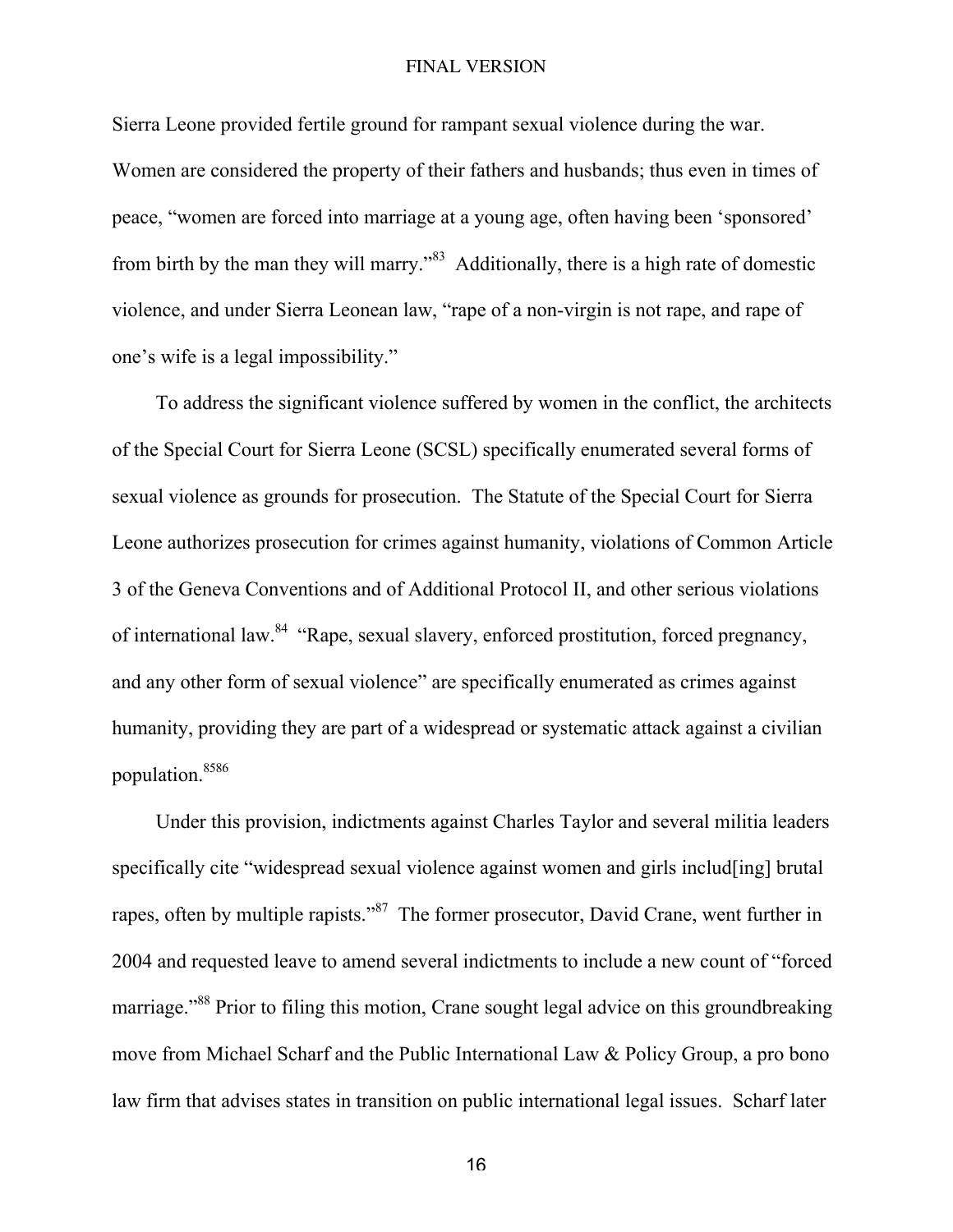published parts of his memorandum to Crane.<sup>89</sup> In this memo, Scharf argues that forced marriage falls under the "other inhumane acts" category of the definition of crimes against humanity, and should be prosecuted because it "is an act of similar characteristic to the other enumerated crimes against humanity because it is composed of constitutive acts that are crimes against humanity in their own right."<sup>90</sup>

Incorporating many of Scharf's arguments, Crane's motion highlighted the

widespread use of forced marriage in the conflict:

Combatants . . . abduct[ed] women as 'wives,' forcing them to have sex and bear children. They were threatened with death if they tried to escape, Crane said, and some were scarred with the initials "RUF" cut into their bodies, putting the women further at risk if they were captured by government soldiers or allied militia, who would think they were rebels. "They were herded like cattle from Freetown in 1999 and made to have children," Crane said. "Even now, an unknown number of women remain with their rebel 'husbands,'" he added. Because the women were held so long under threat of harm or death, Crane said, the crimes differ from rape or other war crimes prosecuted at other courts. $91$ 

Binaifer Nowrojee hailed Crane's new move as a victory for women's rights activists.

"Prosecutor Crane has attempted to expand international jurisprudence by bringing a new charge of "forced marriage" as a crime against humanity."<sup>92</sup> With his creative use of the "other inhumane acts" section of the definition of crimes against humanity, Crane has attempted to "expand legal recognition for the types of sexual violence that women endure in conflict."<sup>93</sup> The defendants opposed Crane's characterization as a crime against humanity and argued that the proposed crime was "too vague to constitute 'other inhumane acts<sup>394</sup>

On May 7, 2004, the Trial Chamber of the Special Court granted Crane's motion on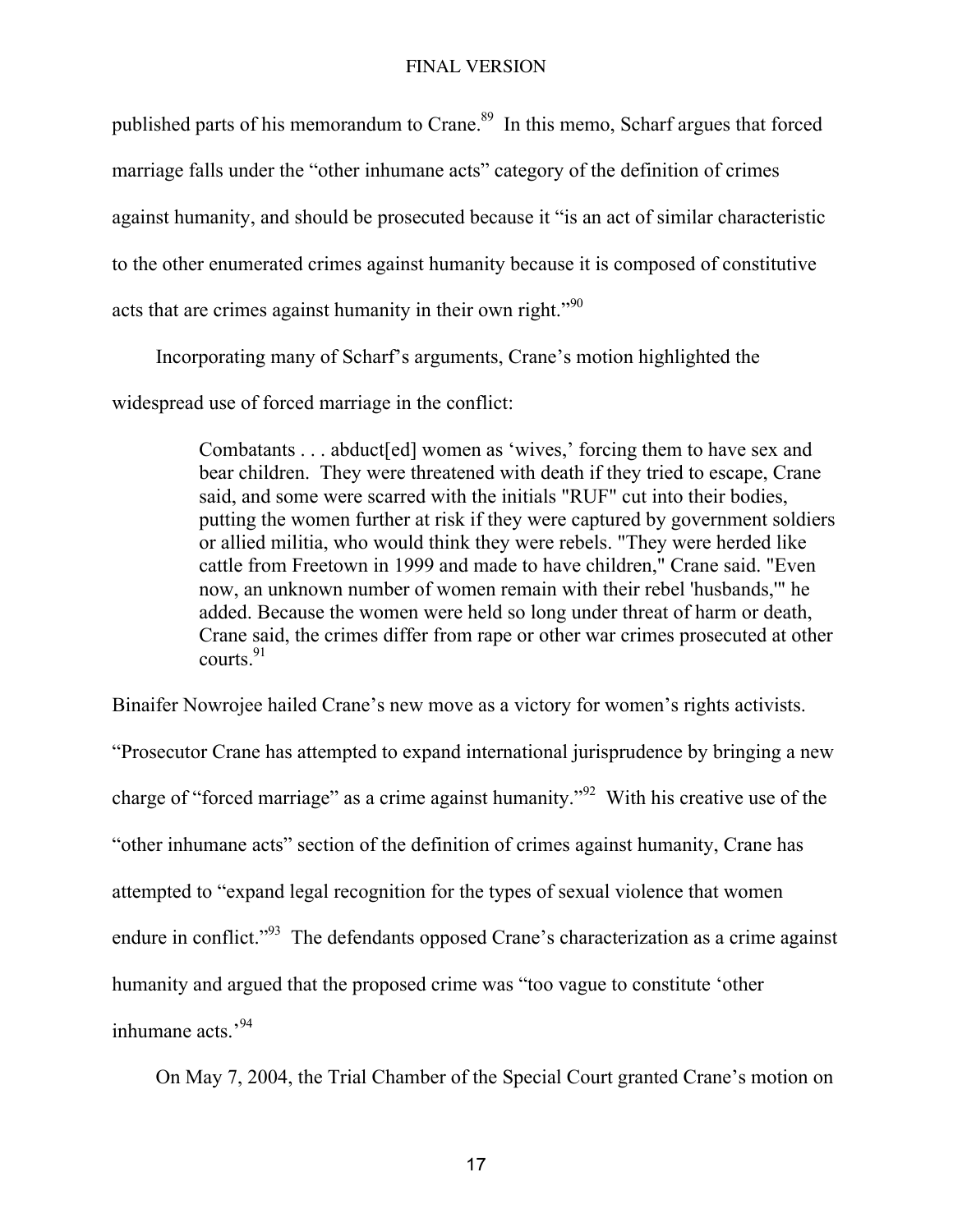the grounds that forced marriage was a "kindred offence" to the counts in the original, unamended indictment.<sup>95</sup> This decision has paved the way for the first attempt to secure accountability for forced marriage in wartime, and "sets an important precedent in the face of dozens of regional conflicts in the world in which girls are used as 'wives.'96 Nowrojee projects, however, that the final effect of this decision is not yet settled:

> How 'forced marriage' will be distinguished from 'sexual slavery' has yet to be argued in the courtroom. Some of the elements that appear to be present in arguing a crime of forced marriage include sexual slavery in a marital-type union where the woman is labeled as 'wife,' but where the conjugal status is imposed through coercion or threat.<sup>97</sup>

Shana Eaton is encouraged by this critical step, and believes that the prosecutor "has a strong case for charges of command responsibility for sexual violence."<sup>98</sup> What the prosecutor must do to succeed in securing a conviction, she continues, is to highlight the widespread nature of forced marriage during the conflict as evidence of knowledge and intent on the part of the Defendants.<sup>99</sup>

While it will likely be years before a final verdict on the crime of forced marriage is handed down by the Special Court, this new move is an encouraging indication that international prosecutors are seeking creative solutions to prosecuting all forms of gender-based violence occurring in the context of armed conflict. Any progress made in this direction serves to chip away at old assumption that rape and sexual violence are "natural consequences" of war, and raise the likelihood that armed groups will respect women's rights in the future.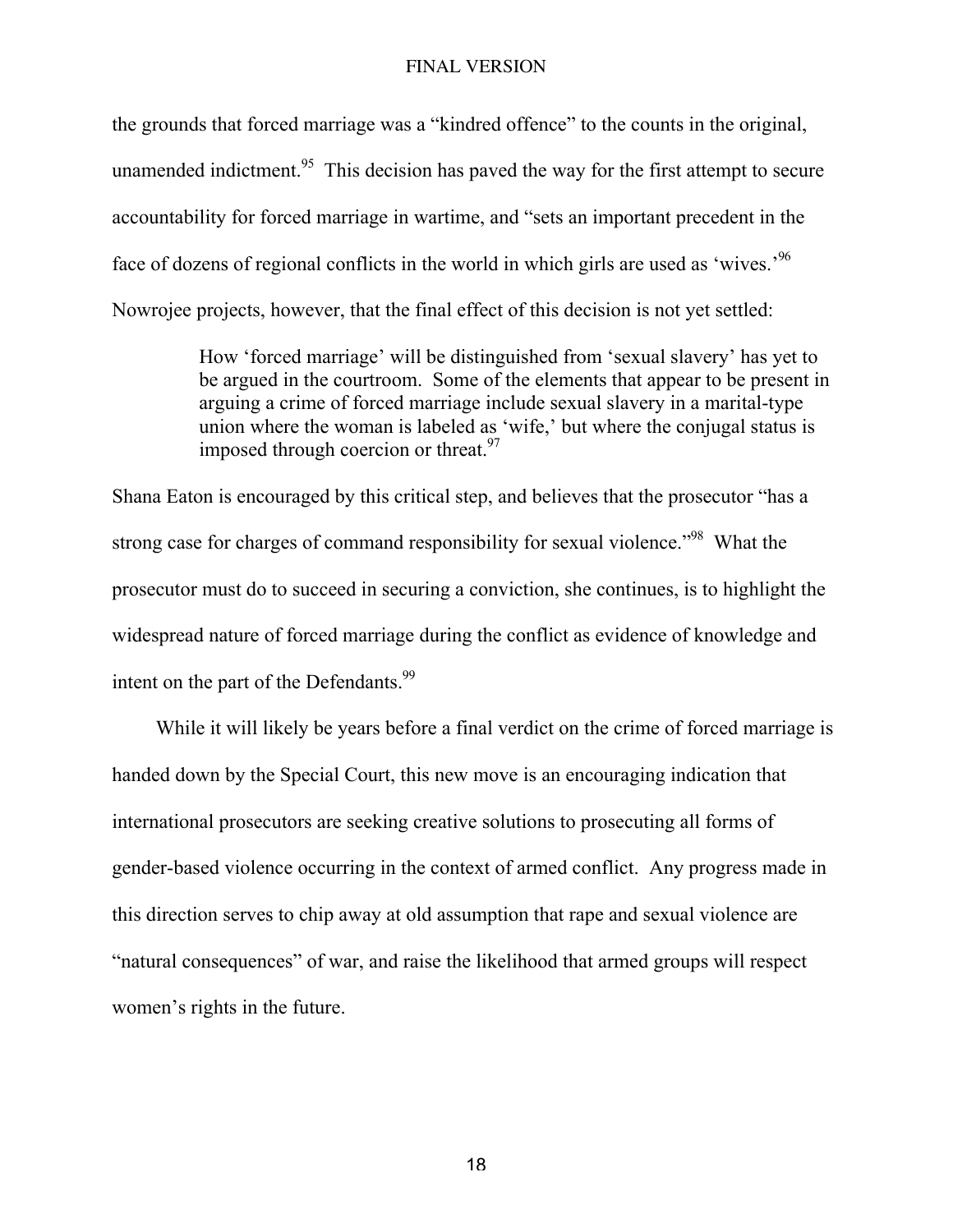## V. Extending Refugee Protection to Women Fleeing Forced Marriage

Parallel to developments prohibiting gender-based violence in the context of armed conflict, the UNHCR in the 1990s encouraged Western states to offer asylum and refugee protection to women fleeing grotesque forms of gender-based violence, including forced marriage. In 2002, the UNHCR released a set of guidelines on gender-based persecution in the context of the 1951 Refugee Convention.<sup>100</sup> Under these guidelines, the UNHCR noted that "historically, the refugee definition has been interpreted through a framework of male experiences, which has meant that many claims of women and of homosexuals, have gone unrecognized."<sup>101</sup>

Citing developments in "jurisprudence of the International Criminal Tribunals for the former Yugoslavia and Rwanda, and the Rome Statute of the International Criminal Court," the agency observed that "in the past decade, . . . the analysis and understanding of sex and gender in the refugee context have advanced substantially."<sup>102</sup> No longer could "harmful practices in breach of international human rights law and standards . . . be justified on the basis of historical, traditional, religious, or cultural grounds."<sup>103</sup> Accordingly, it was now appropriate to consider gender and gender-related persecution in the context of a claim for refugee or asylee status.

The Guidelines continue by offering a legal framework for the analysis of genderbased asylum claims, and point out: that direct state involvement in abuse is not always necessary to satisfy the state action requirement of the refugee definition;  $104$  that a "particular social group" under the meaning of the Refugee Convention may be defined in part by an applicant's gender;  $105$  that women should not be denied asylum protection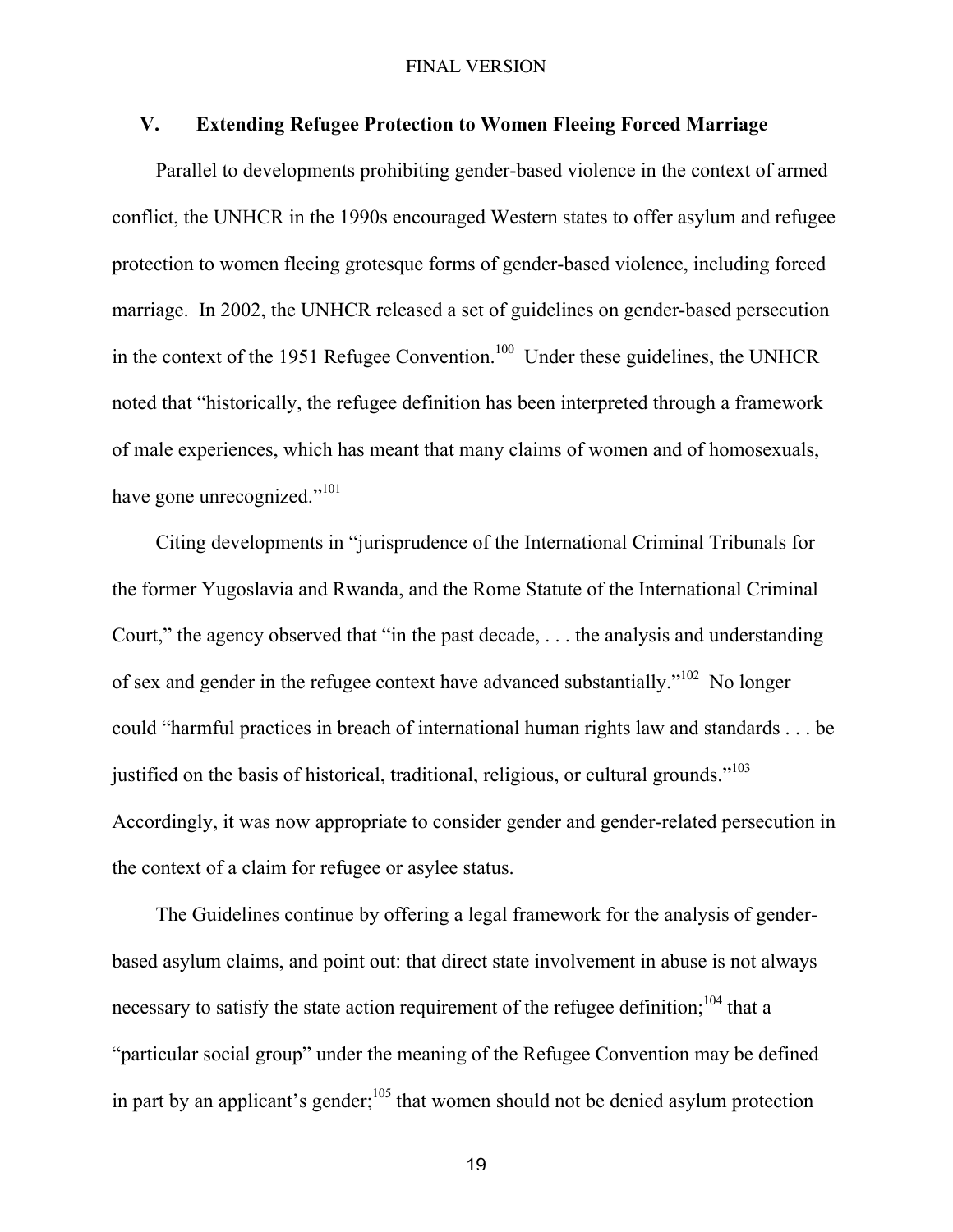due to concerns over the size of the social group they occupy;  $106$  and that women fleeing forced prostitution (and by implication, other forms of sexual slavery) may have valid claims to refugee status. $107$ 

The concepts advanced in these Guidelines have had a mixed reception in Western states, as discussed below. Susan Kneebone attributes this inconsistency to "asylum fatigue," making women, "those at the margin of refugee protection . . . more likely to be excluded $\cdot$ <sup>, 108</sup>

> There is a tendency in jurisdictions across the Western world to apply the various elements of the definition in the [Refugee Convention] restrictively. In philosophical terms, asylum seekers are construed as persons outside our idea of 'community' and shared values, as persons who are defined into legal systems by their status as outsiders rather than as potential citizens. . . . [T]his trend to 'exclusionary inclusion' is exacerbated in the case of Refugee Woman.<sup>109</sup>

Also underlying the inconsistency in domestic approaches to gender-based asylum are ongoing fears that granting asylum to women fleeing gender-based violence will lead to a deluge (or opening of floodgates) of asylum claims. Karen Musalo has pointed out that floodgates concerns raised in the context of gender-based asylum acknowledge an inherent reality that women's rights are systematically violated worldwide and trigger a corresponding obligation to address their root causes.

> Underlying much of the opposition [to gender-based asylum] is the fear of opening the floodgates – the fear that a grant of asylum to women fleeing violations of their human rights will result in a deluge of claims because women's rights are violated so widely in many areas of the world.<sup>110</sup>

She points out that numerous pragmatic obstacles prevent larger numbers of women from seeking asylum in the U.S., including their limited ability to leave their countries due to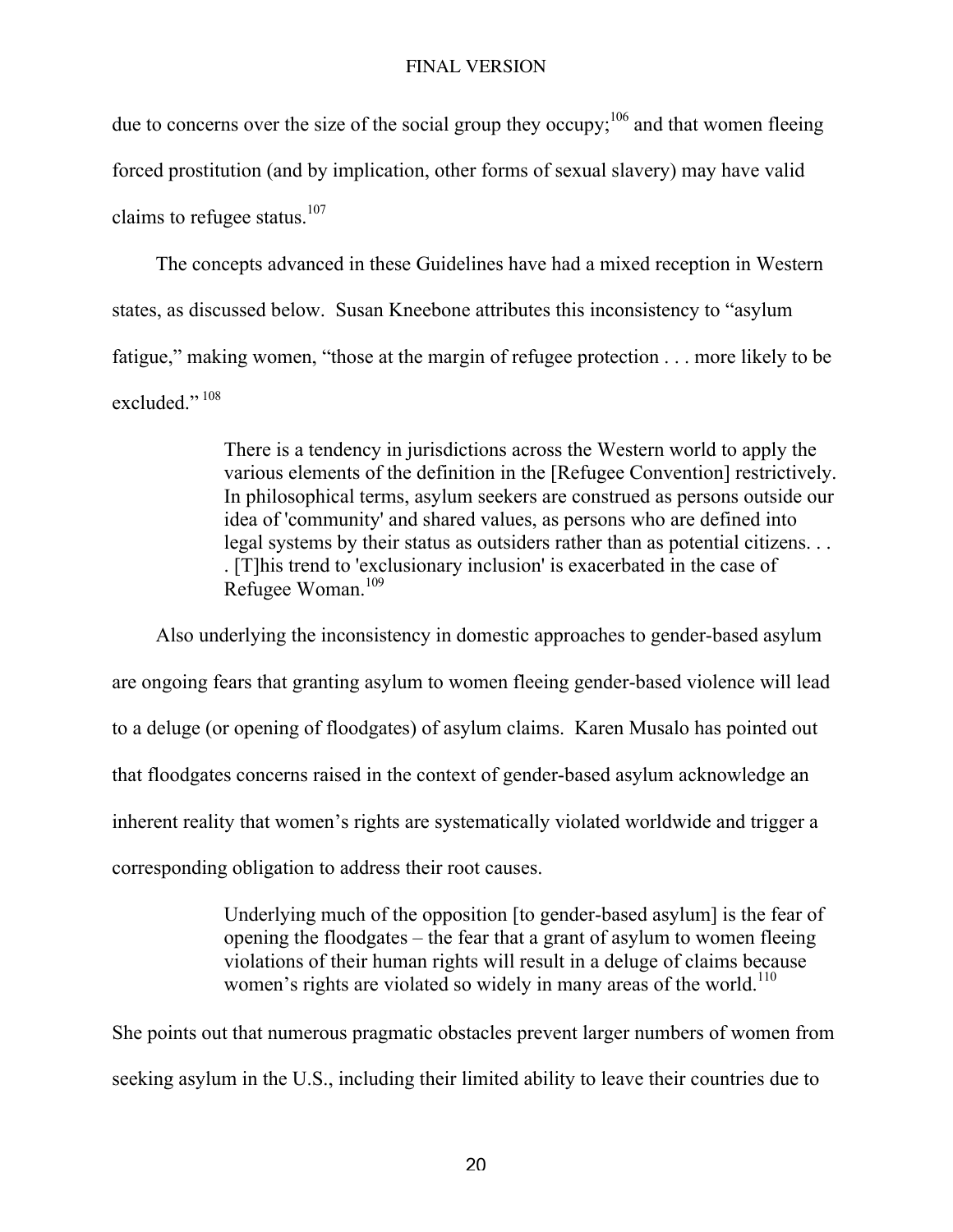the direct effects of their oppression and their role as caretakers for children and extended  $family<sup>111</sup>$  Even if gender-based asylum developments did lead to a deluge, Musalo suggests

> the humane response, as well as the most pragmatic one in the long run, should not be to return victims to situations where their rights will be violated or where they may even meet their death. Instead it is to address the human rights violations that are the root cause behind their pleas for protection.<sup>112</sup>

She then proposes that the U.S. government (and by implication, other Western states) expand its funding of women's rights initiatives abroad and withhold (or threaten to withhold) aid to countries that do not comply with minimum standards for the protection of women's rights.<sup>113</sup> Other advocates point out that the experience of countries that openly welcome women fleeing gender-based violence have debunked floodgates fears, as these countries have seen a significant *drop* in refugee and asylum applications, rather than the feared increase  $^{114}$ 

In addition to these floodgates concerns, numerous other considerations fuel a continuing debate over whether extending asylum protection from gender-based violence is appropriate or required by treaty or statute. The drafters of the 1951 Refugee Convention, who established protection for those persecuted on account of race, religion, nationality, political opinion, or membership in a particular social group, did not explicitly articulate that a "particular social group" could be defined in part by gender. As explained by Judith Kumin:

> When the fathers of the 1951 Convention - all men - drew up what would become the Magna Carta of international refugee law, they crafted a refugee definition, which required a well-founded fear of persecution based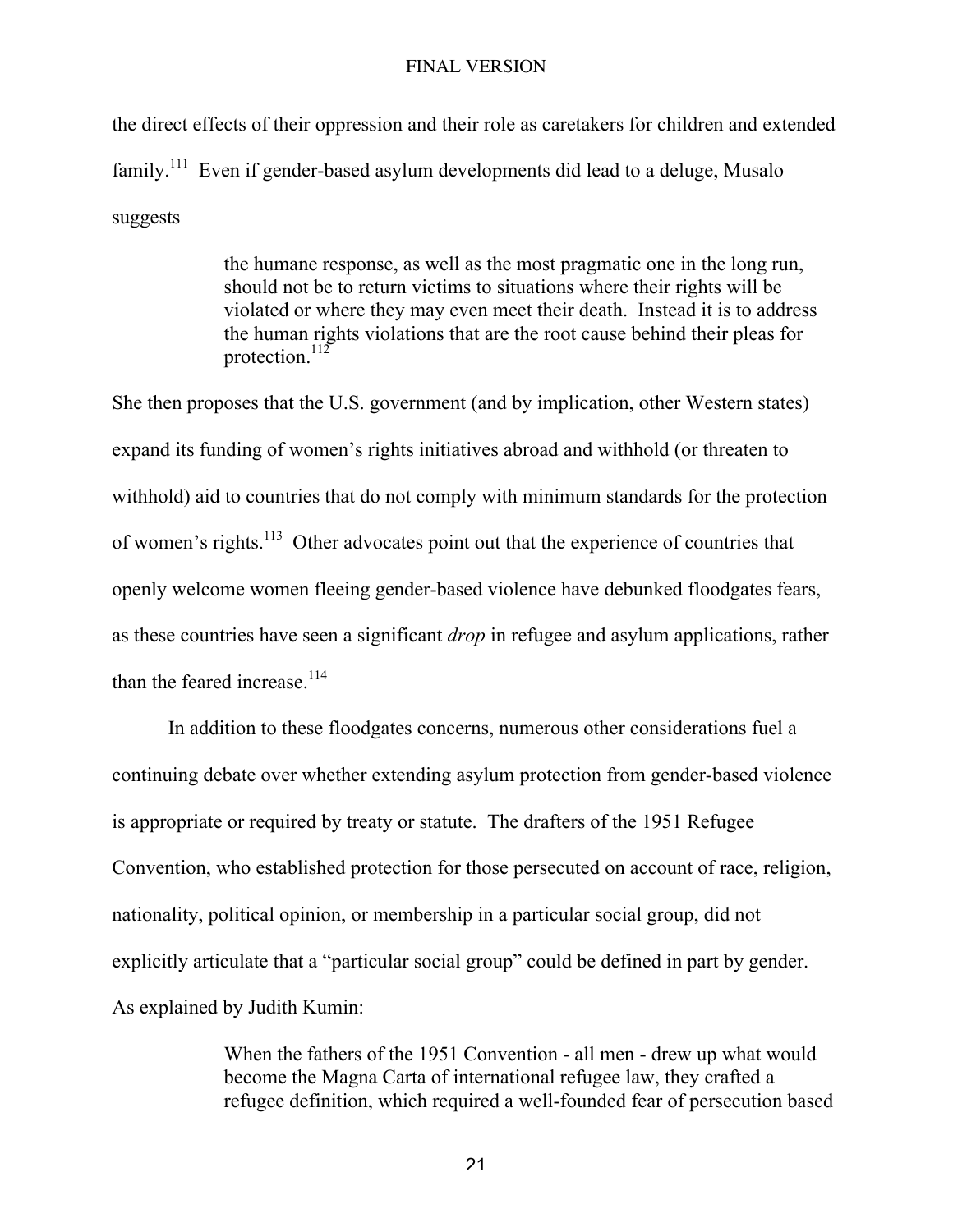on race, religion, nationality, membership of a particular social group, and political opinion. They did not deliberately omit persecution based on gender - it was not even considered.<sup>115</sup>

Musalo points out that the Refugee Convention has historically been interpreted "within a male paradigm, which has resulted in the historic exclusion from protection of women."<sup>116</sup> Although refugee treaties were not originally contemplated as a means for protecting women fleeing gender-based abuse, the social group category of the Refugee Convention has been recognized as a deliberate *catch-all* provision "for individuals not falling into the first four specifically enumerated categories of political opinion, race, religion, or ethnicity."<sup>117</sup>

International legal scholar Atle Grahl-Madsen considers the social group category "to be broader than the other categories and to have been added to the Convention precisely to protect against persecution that would arise from unforeseeable circumstances."<sup>118</sup> Guy Goodwin Will "asserts that the category allows states to expand it to various classes susceptible to persecution."<sup>119</sup> Lory Rosenberg, writing for the U.S. Board of Immigration Appeals, reasoned that:

> Consideration of gender-based, or gender-related, asylum claims within the "membership in a particular social group" construct that exists within the Act is entirely appropriate and consistent with the developing trend of jurisprudence in the United States and Canada as well as with international norms. Further, the United Nations High Commissioner for Refugees explicitly encourages the use of "particular social group" analysis to extend protection to women asylum seekers who otherwise satisfy the refugee definition. Our recognition of a particular social group based upon tribal affiliation and gender is also in harmony with the guidelines for adjudicating women's asylum claims issued by the Service, and with the Canadian guidelines for women refugees facing gender-related persecution.120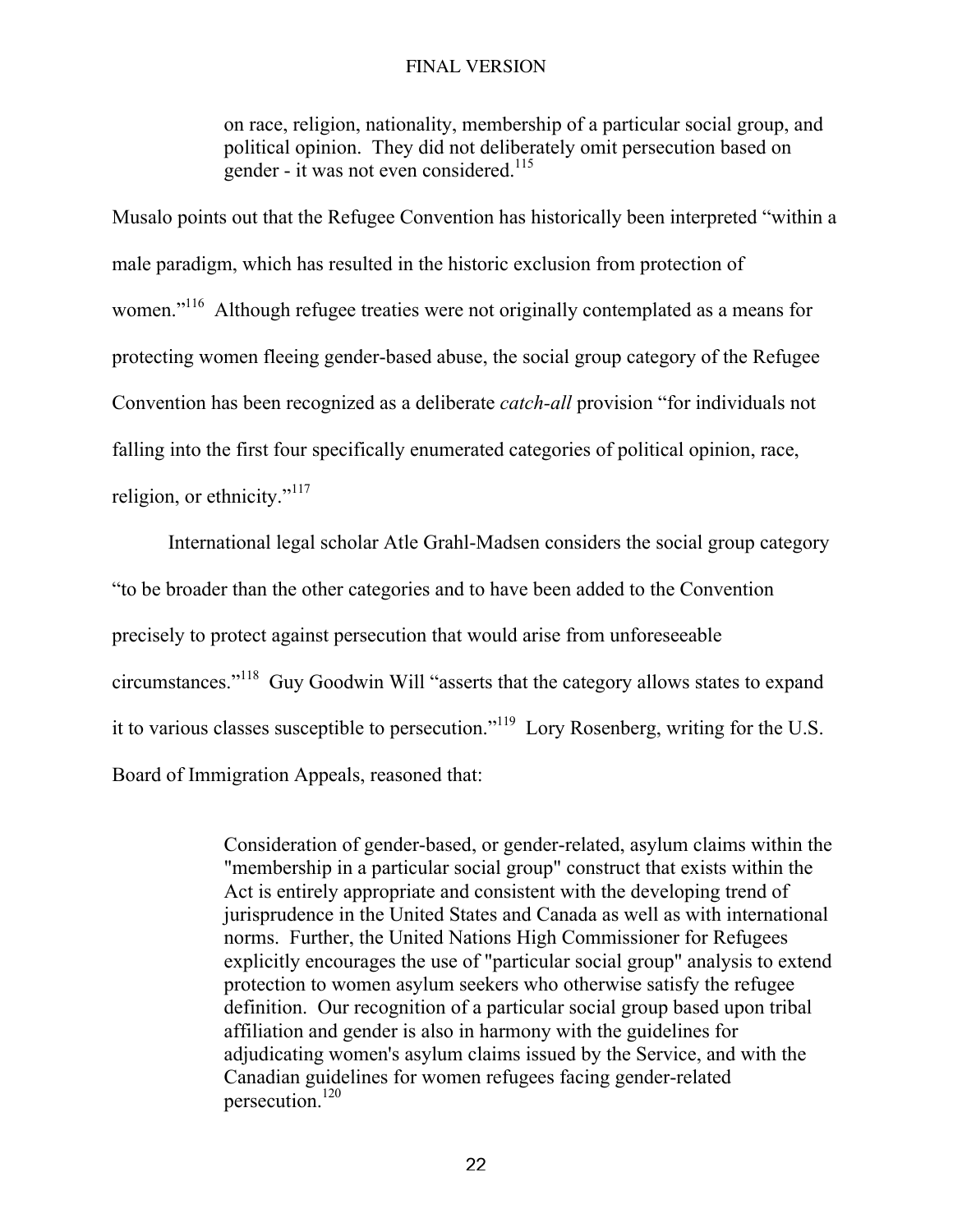Although the debate over the propriety of granting gender-based asylum continues, a number of Western states have accepted the notion that the Refugee Convention extends protection from gender-based abuse, and have developed guidelines and extensive jurisprudence on these issues, as discussed below.

## a. Canada

Canada was the first Western state to respond to the UNHCR's guidelines by issuing its own set of gender-based asylum guidelines in  $1993$ <sup>121</sup> These guidelines echoed the UNHCR's suggestions that gender may form part of the definition of a particular social group<sup>122</sup> and that the size of an alleged social group is irrelevant.<sup>123</sup> Additionally, the Guidelines suggested that women fleeing forced marriage could articulate acceptable gender-based asylum claims. $124$  Advocates report that asylum claims raised by women fleeing forms of gender-based violence including forced marriage are generally well received by the Canadian government.<sup>125</sup>

## b. Australia

The government of Australia was the next country to publish guidelines on genderbased Asylum in 2001.<sup>126</sup> These Guidelines take a slightly more restrictive view than the Canadian Guidelines, and are "reluctan[t] to recognize that gender is an innate characteristic and that women may constitute a social group."<sup>127</sup> Kneebone attributes this caution as 'partly motivated by a 'floodgates' concern."<sup>128</sup> Notably, however, the Australian Guidelines specifically mention forced marriage as an example of gender-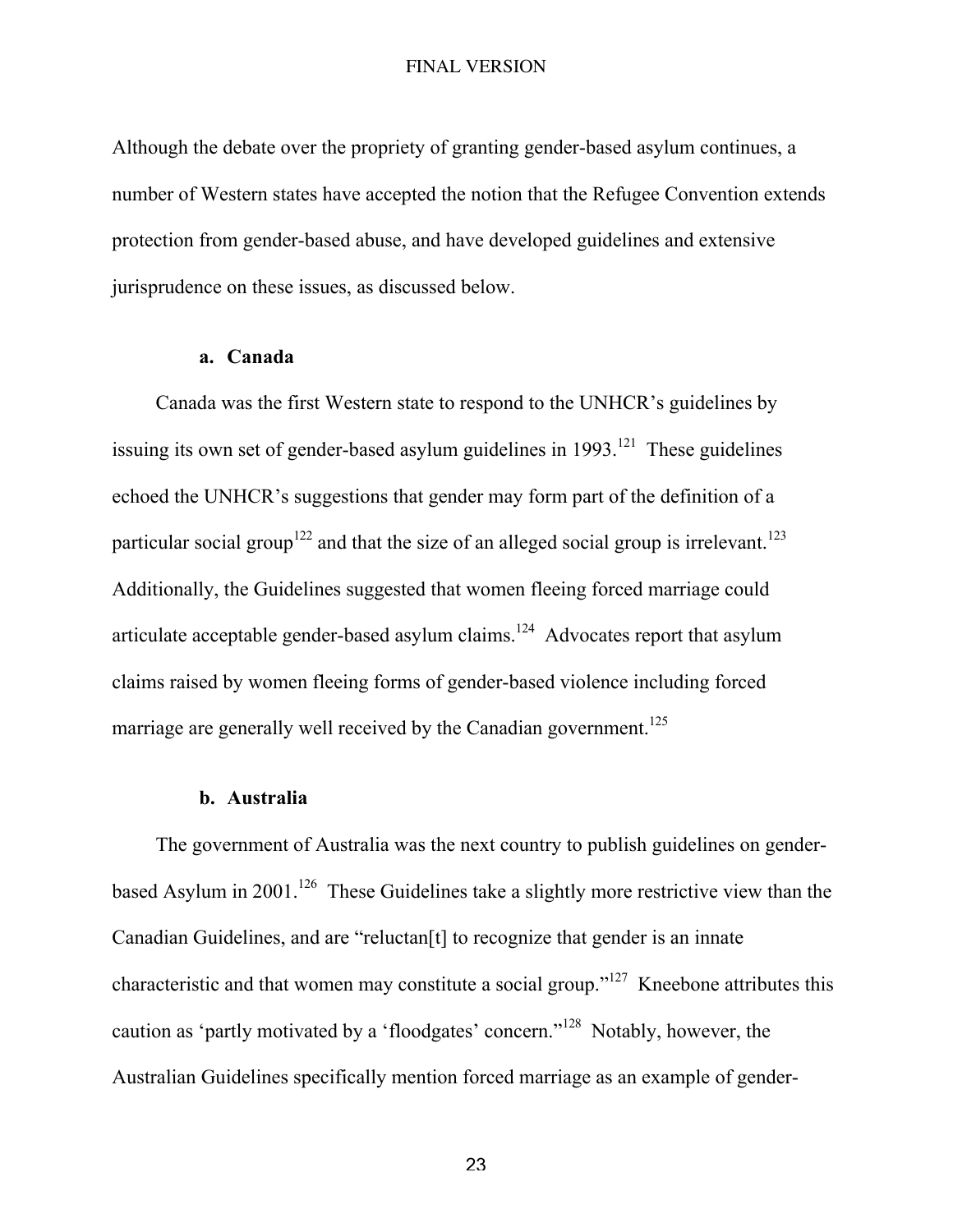based abuse that may constitute persecution under the meaning of the Refugee Convention:

> Many societies practice arranged marriage and this in itself may not be a persecutory practice. However, the consequences of defying the wishes of one's family when viewed against the background of the State's failure to protect a person should be carefully considered.<sup>129</sup>

Because these Guidelines are only binding on asylum officers, and not on the review boards or federal judges, Susan Kneebone complains that "there is a dissonance between the guidelines and the current policy of the Australian government, and between the latter and the jurisprudence, which is arguably narrower than the guidelines."<sup>130</sup> Also, there is no indication yet that the Australian Department for Immigration has yet approved the asylum application of a woman fleeing forced marriage.

## c. Germany

The success of women seeking asylum in Germany has been even bleaker. Germany remains among the few Western states that insist that "for an individual to be recognized as a refugee, the persecution feared must be perpetrated by the state, or by an agent of the state.<sup>131</sup> Accordingly, women fleeing gender-based violence perpetrated by private actors with no explicit state involvement seldom receive grants of asylum in Germany.<sup>132</sup> Under this logic, "refugee status was denied . . . to a Syrian woman who resisted a forced marriage with her cousin."<sup>133</sup>

Even state-sanctioned gender-based violence is not recognized as a basis for asylum in Germany. The application of an Iranian woman who sought asylum for fear that she would be subjected to severe punishment under Iranian law for failure to wear a veil was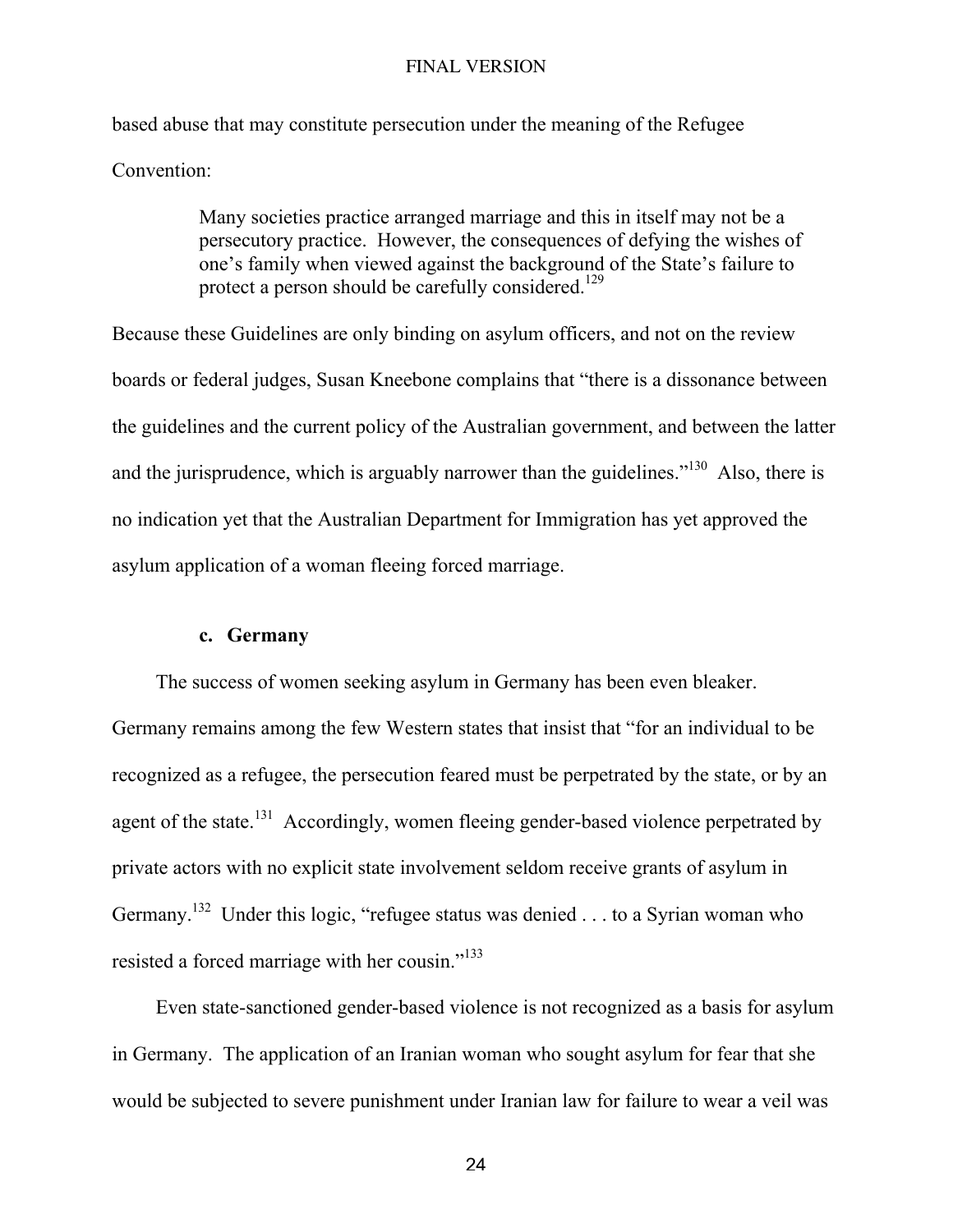denied because such laws, although discriminatory, do not constitute persecution.<sup>134</sup> Also, "although sexual violence and rape should be one of the least controversial examples of persecution, widespread rape by hostile militia has been dismissed as the common fate of women caught in a war zone and not recognized as persecution."<sup>135</sup> In German asylum proceedings, "rape is misinterpreted as an act perpetrated by random individuals for personal reasons for which the state cannot be held accountable."<sup>136</sup> Thus, even rape by occupying soldiers, such as the rape of a Sri Lankan woman by occupying Indian soldiers, is "considered as a common crime perpetrated by private actors for which the state could not be held responsible."137

Broadly speaking, German courts have been hesitant to recognize asylum eligibility for women fleeing gender-based abuse "because they are reluctant to characterize common female experience as the decisive characteristic of a group."<sup>138</sup> According to Birthe Ankenbrand, "[j]udges have only rarely connected persecution to 'gender' as an inalienable attribute, despite the fact that such an approach is *lege lata*."139

## d. United States

Fortunately, prospects for protection are strong for women seeking protection in the United States. The acceptance of asylum eligibility for refugees fleeing gender-based violence has developed rapidly in the U.S. in the last decade. In 1995, the U.S. government issued its own gender guidelines, $140$  which were binding on Asylum Officers (but not Immigration Judges). These guidelines mirrored the concepts put forth in the Canadian Guidelines, and cautioned that "the appearance of sexual violence in a claim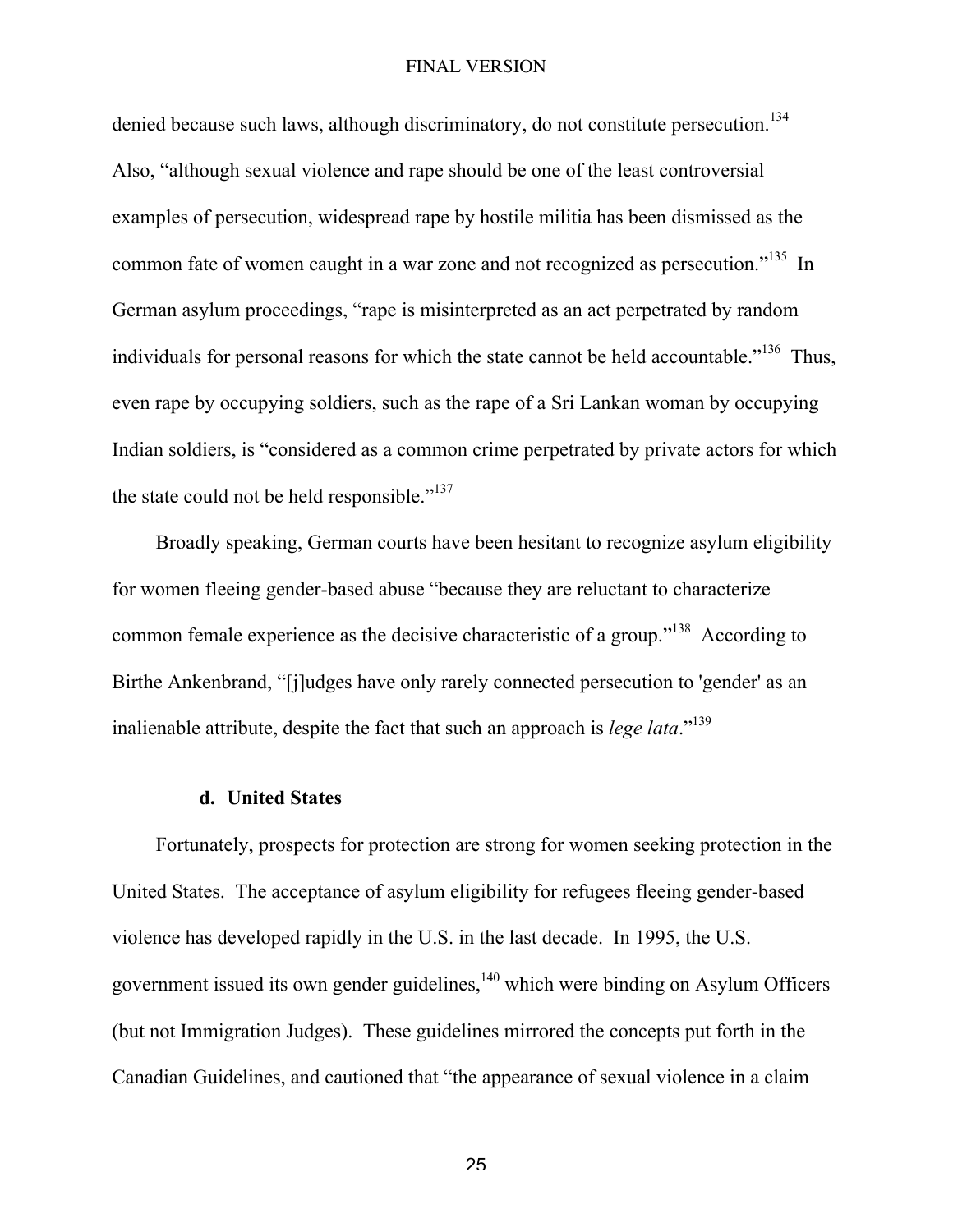should not lead adjudicators to conclude automatically that the claim is an instance of purely personal harm."<sup>141</sup> Additionally, the Guidelines made clear that gender may form part of a social group definition.<sup>142</sup>

Soon after the issuance of these guidelines, the Board of Immigration Appeals published a precedential decision in *In re Kasinga*<sup>143</sup> in 1995, acknowledging asylum eligibility for women fleeing female genital mutilation (FGM). The applicant in *Kasinga* sought asylum due to her fear that she would be subjected to female genital mutilation (FGM) if deported to Togo.<sup>144</sup> The Board of Immigration Appeals (BIA), in overturning the Immigration Judge (IJ), held that FGM constituted persecution, and that the practice would be imposed on Kasinga on account of her membership in the particular social group of "young women of the Tchamba-Ksuntu Tribe who had not had FGM and who opposed the practice."<sup>145</sup> Prior to this decision, the BIA held in *Matter of Acosta*<sup>146</sup> that a particular social group could be defined in part by gender,<sup>147</sup> however *Kasinga* stood as the first accepted application of this principle to asylum claims. This "was a landmark case as it signaled to advocates a broadening of women's access to asylum. Based on *Kasinga*, adjudicators began granting asylum in a wide range of gender-related cases, including domestic violence cases."<sup>148</sup>

Since *Kasinga*, U.S. immigration courts and federal Courts of Appeals have increasingly granted asylum to refugees fleeing severe forms of gender-based violence. Successful applicants include homosexuals from Cuba,  $149$  Lebanon,  $150$  and Mexico,  $151$  and women fleeing FGM in Nigeria<sup>152</sup> and Ethiopia.<sup>153</sup>

It was not until early 2006, however, that a U.S. court indicated acceptance of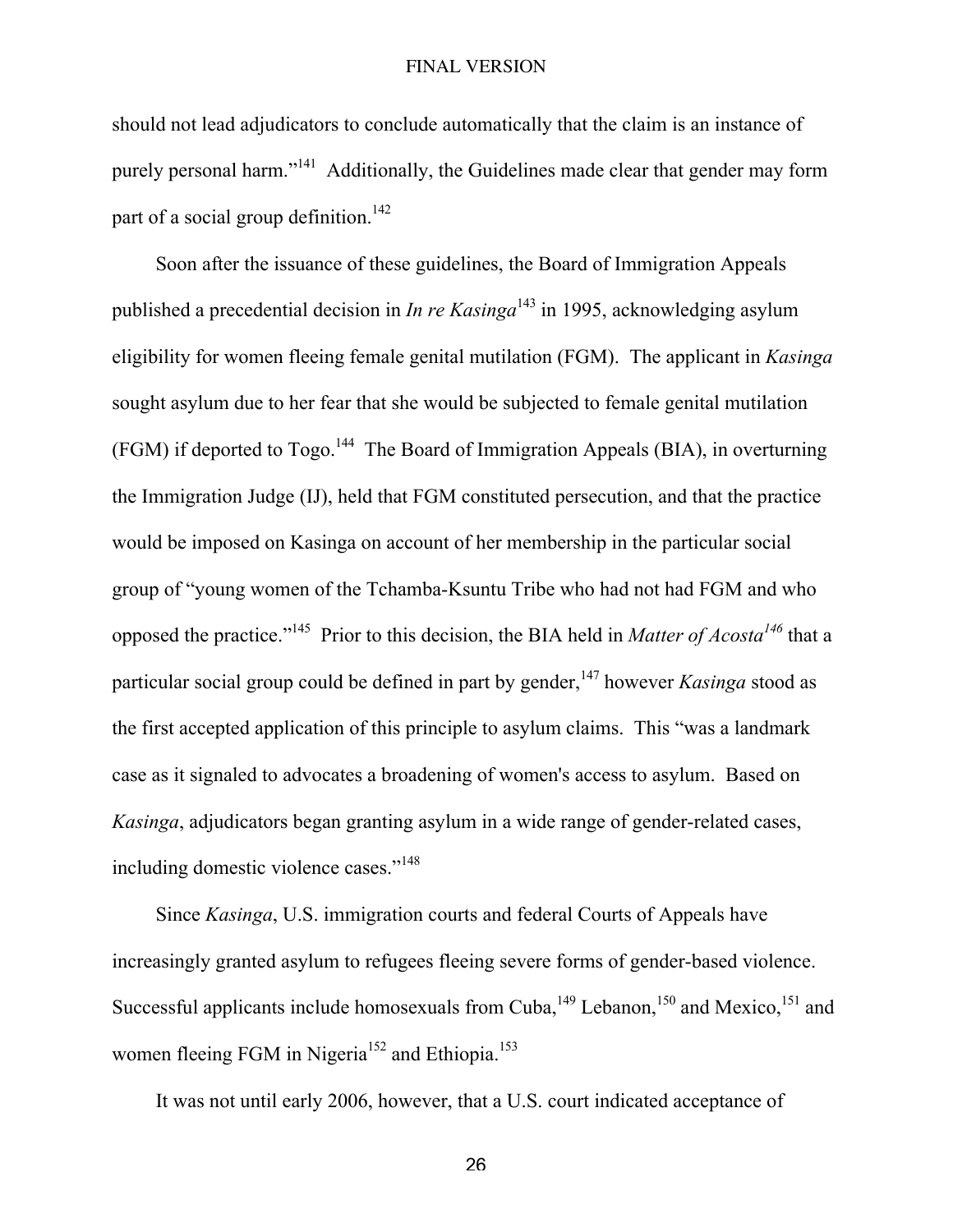asylum eligibility for women fleeing forced marriage. In its precedent setting decision in Gao v. Gonzales,<sup>154</sup> the Second Circuit Court of Appeals considered the asylum claim of a young Chinese woman who was sold into marriage by her parents at a young age and had experienced persecution as a result of her refusal to marry her betrothed. At first she accepted the arrangement, and began dating her fiancé in anticipation of their wedding. When he turned violent, however, she left the relationship and called off the wedding. Her ex-fiancé harassed Gao and her family, demanding repayment of the money his family had given Gao's parents. Gao attempted to escape his threats by moving to another village, but he soon tracked her down and threatened to have his uncle, a local Communist official, arrest her if she refused to marry him.

The court held that Gao had established that she was a member of a social group consisting of "women who have been sold into marriage (whether or not that marriage has yet taken place) and who live in a part of China where forced marriages are considered valid and enforceable."<sup>155</sup> The court further recognized that she would suffer persecution "in the form of lifelong, involuntary marriage – 'on account of' her membership in this group."<sup>156</sup> This decision was immediately hailed as a tremendous step forward for refugee women seeking asylum in the U.S.<sup>157</sup> The U.S. government soon filed a petition for rehearing en banc in this case,  $158$  warning of a sudden onslaught of asylum claims by women who dislike their marriage partners:

> [Gao] expands asylum law to encompass a form of marriage practiced by hundreds of millions of people worldwide, and a cultural practice that has never before been a basis of asylum.<sup>159</sup>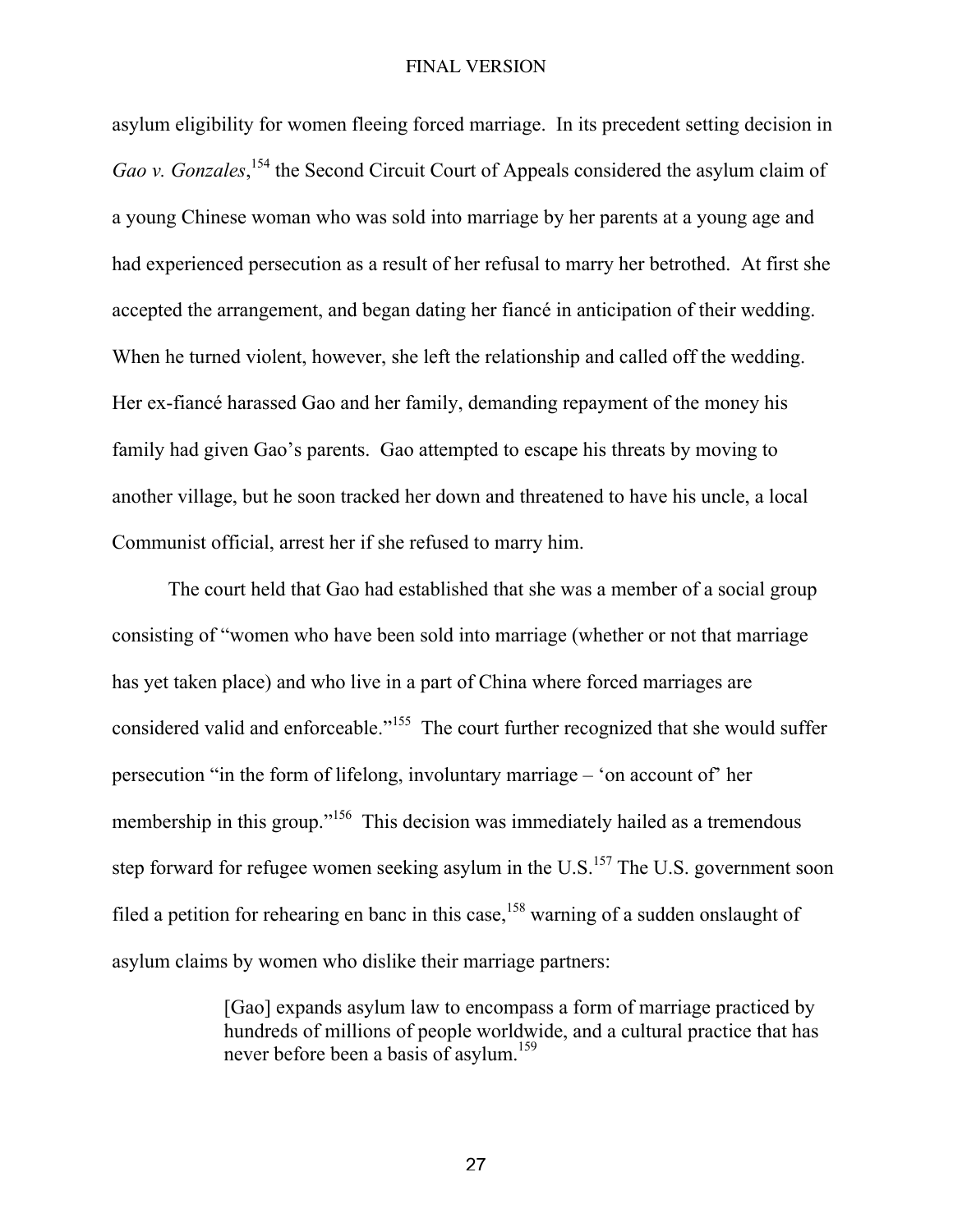The government's petition for rehearing en banc in *Gao* was denied by the Second Circuit on October 19, 2006, however the likelihood remains that the government will petition for certiorari and keep these issues alive. Additionally, as of this writing, *Gao* stands as the only published judicial precedent of a Western state recognizing the unique problems faced by women fleeing forced marriage, and acknowledging their eligibility for asylum.

## **CONCLUSION**

It is now clear that violations of women's rights in wartime are neither permissible nor incidental to conflict. Rather, they are considered crimes against humanity, grave breaches of the Geneva Conventions, and violations of the laws and customs of war. Violations of women's rights in peacetime are similarly prohibited in international law, as demonstrated by the practice of several Western states in admitting women fleeing severe forms of gender-based violence as refugees and asylees. Given that developments in prosecuting gender-based violence and granting asylum protection from the same violence have mirrored each other, SCSL Prosecutor Crane's efforts to define forced marriage as a crime against humanity should have an impact on the development of gender-based asylum jurisprudence worldwide.

The U.S. government, which challenged the groundbreaking *Gao* decision, for example, should look to Crane's motion as support for the idea that there are definite and discernable distinctions between forced and arranged marriage,  $160$  and that the former is a type of abuse that is frequently overlooked (or even sanctioned) by governments. As shown in the *Gao* case, the applicant was threatened with arrest by a local government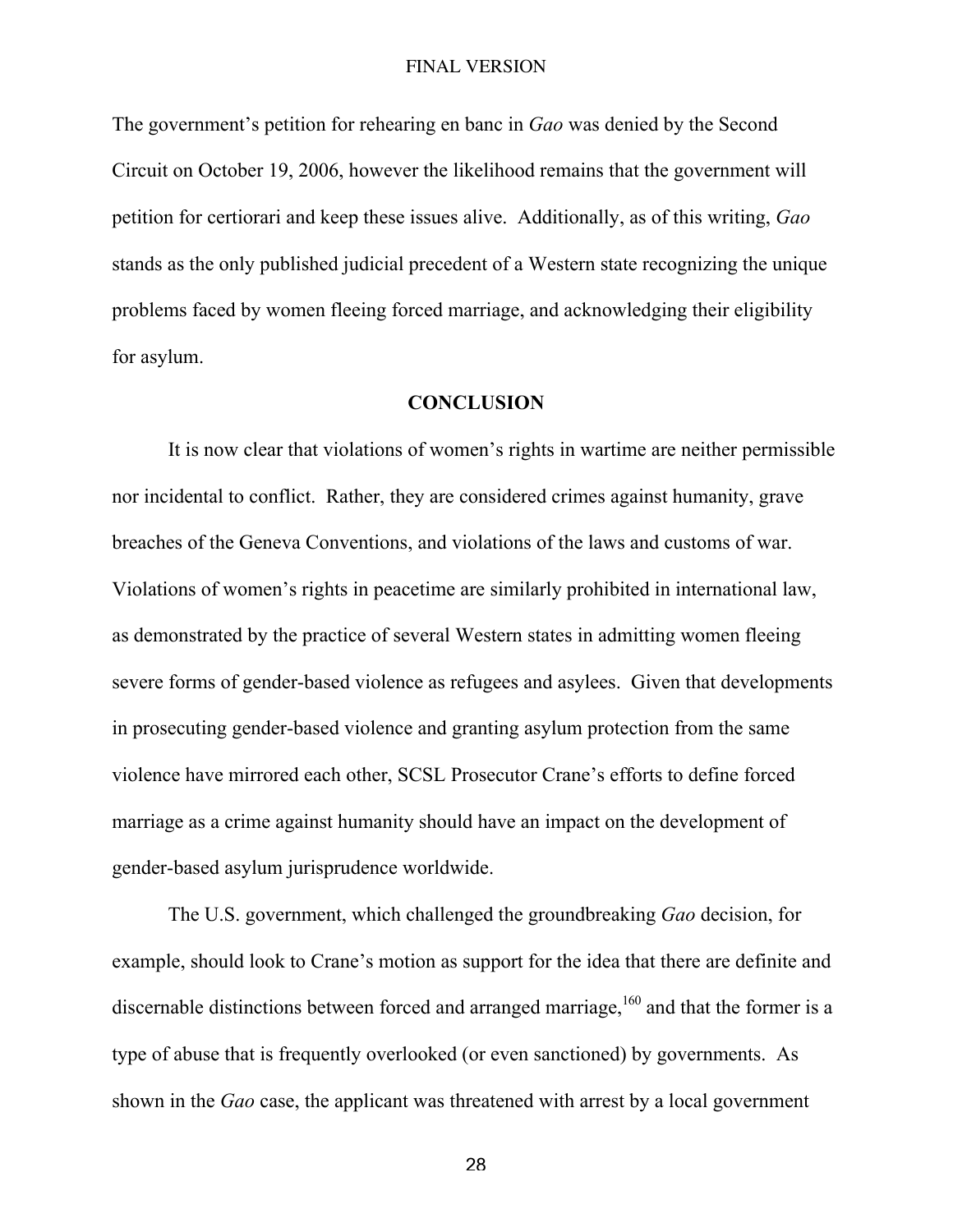official for her refusal to marry a man she was sold in marriage to. In similar cases where government officials are involved in enforcing forced marriage arrangements (or are the direct beneficiaries of these contracts), clearly the refugee definition is met. But even when there is no direct government involvement, an applicant who submits evidence that her government is either unable or unwilling to protect her should satisfy the refugee definition as well.

The government of Germany should look to these developments as a coherent response to its assumption that sexual violence during war is almost always a personal offence. To the contrary, Crane's motion (and ongoing prosecution of the forced marriage offence) demonstrates that in some cases, forced marriage and other forms of gender-based violence are sometimes carried out as part of a systematic campaign against an ethnic, religious, political, or social group. In these cases, state involvement (or the inability of the state to protect) are well established, and even under Germany's strong state action requirements, the refugee definition will be met.

It is crucial that Western states develop and maintain a degree of consistency in their approach to gender-based refugee claims. Without such consistency, applicants with nearly identical claims who face identical threats if deported face contradictory outcomes, depending on the port of entry where they first seek asylum. Given that the average refugee woman fleeing gender-based violence is at a distinct disadvantage in her receiving country - due to language barriers, poverty, and significant psychological and physical trauma - such women cannot be expected to plan their flight from abuse having calculated the likelihood that their claim will be granted if they travel to Germany versus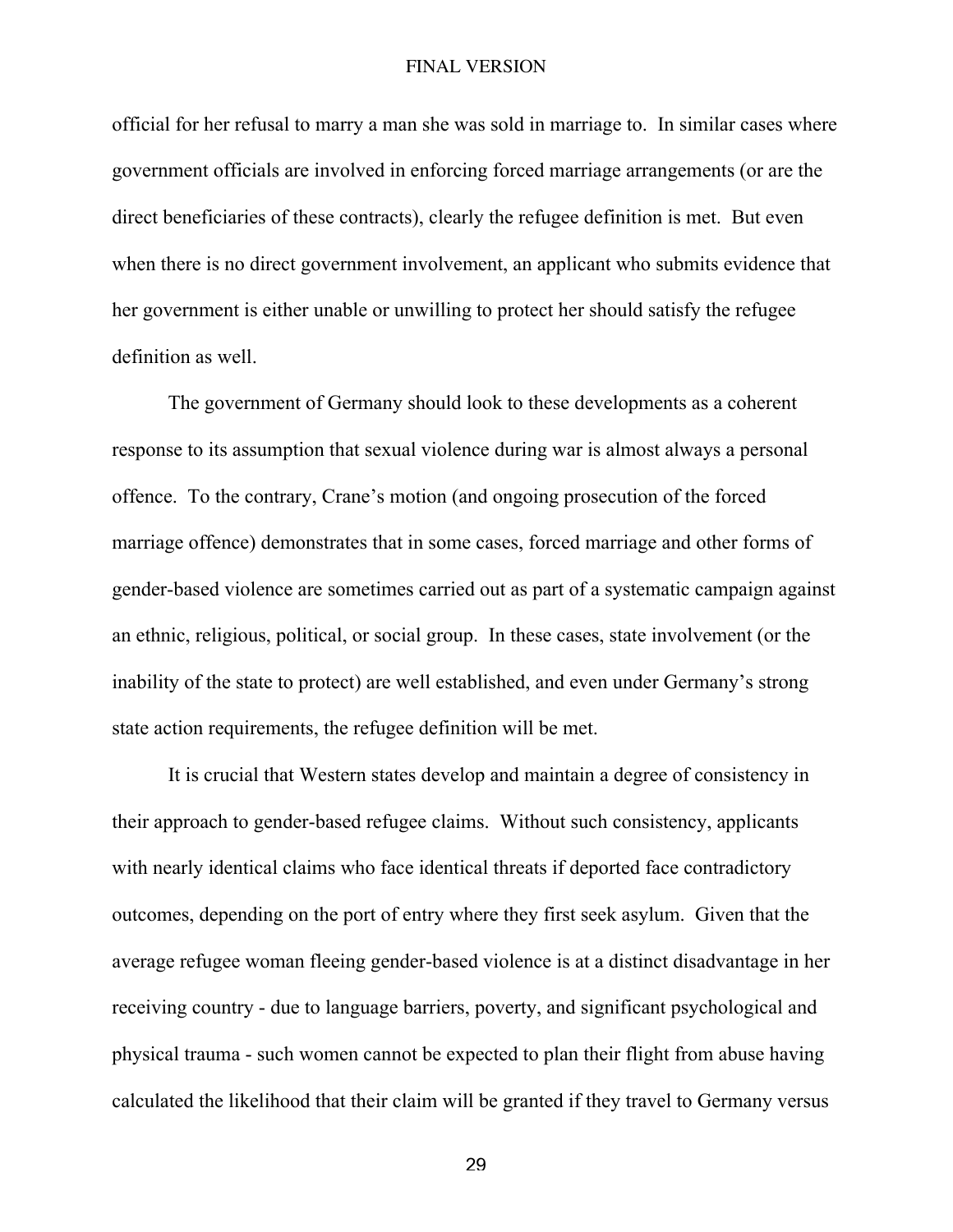the United States. Accordingly, a more consistent approach, similar to that taken by the various criminal tribunals, is necessary to establish more uniform protections for refugee women.

 $2^2$  Id. at 295.

 $3$  Id. at 296.

 $4$  Id.

 $<sup>5</sup>$  Id.</sup>

6 Id. at 296.

<sup>7</sup> Askin at 299, citing Richard Shelly Hartigan, The Forgotten Victim: A History of the Civilian at 50 (1982); William Parks, Command Responsibility for War Crimes, 62 Mil. L. Rev. 1 (1973); M. Cherif Bassiouni, International Criminal Law, A Draft International Criminal Code 8 (1980); Telford Taylor, Nuremberg and Vietnam, An American Tragedy 81-82 (1970); Lyal S. Sunga, Individual Responsibility in International Law for Serious Human Rights Violations 18-19 (1992); Theodor Meron, Shakespeare's Henry the Fifth and the Law of War, 86 Am. J. Int'l L. 1 (1992); M. Cherif Bassiouni & Peter Manikas, The Law of the International Criminal Tribunal for the Former Yugoslavia 576-79 (1996); Aberico Gentili, De Jure Belli Libri Tres 258-59 (John C. Rolfe trans., 1995) (1612); Hugo Grotius, De Jure Belli Ac Pacis Libri Tres 656-57 (Francis W. Kelsey trans., 1995) (1646).

 $8$  Askin at 299.

<sup>9</sup> Instructions for the Government of the United States in the Field by Order of the Secretary of War, Washington, D.C. (Apr. 24, 1863); Rules of Land Warfare, War Dept. Doc. No. 467, Office of the Chief of Staff (G.P.O. 1917) (approved Apr. 25, 1914).

<sup>10</sup> See Convention Concerning the Laws and Customs of War on Land, Oct. 18, 1907, 36 Stat. 2277, at art. 46. ("Family honour and rights, the lives of persons, and private property, as well as religious convictions and practice must be respected.")

<sup>11</sup> See 15 United Nations War Crimes Commission, Law Reports of Trials of War Criminals 121 (1949).

1 Kelly D. Askin, *Stefan A. Riesenfeld Symposium 2002: Prosecuting War Time Rape and Other Gender-Related Crimes Under International Law: Extraordinary Advances, Enduring Obstacles*, 21 Berkeley J. Intn'l L. 288, 295 (2003).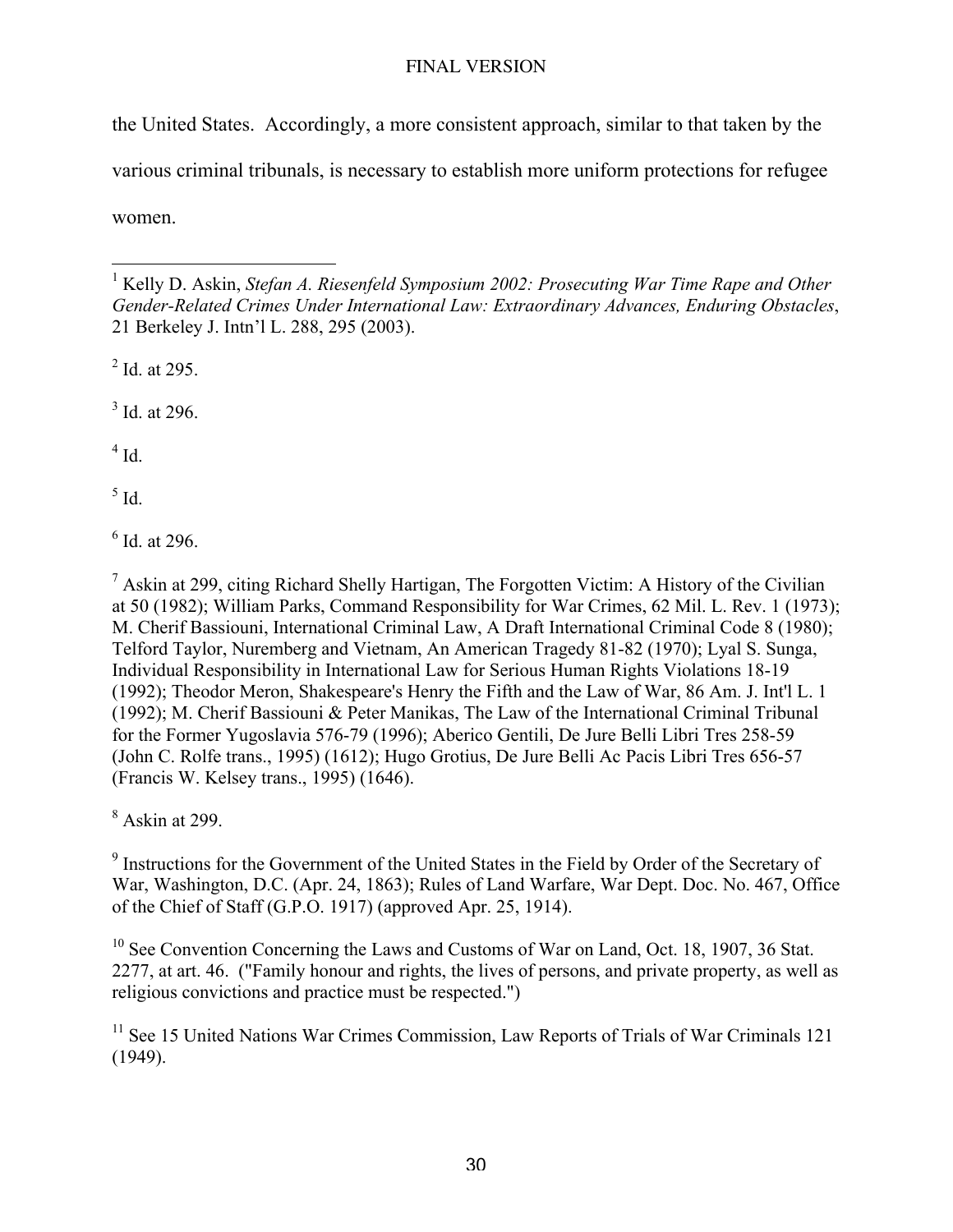12 Jocelyn Campanaro, *Women, War, and International Law: The Historical Treatment of Gender-Based War Crimes,* 89 Georgetown Law Journal 2557, 2561 (Aug. 2001).

 $13$  Id. at 2561.

<sup>14</sup> See Control Council for Germany, Official Gazette, Jan. 31, 1946, at 50, reprinted in Naval War College, Documents on Prisoners of War 304 (International Law Studies vol. 60, Howard S. Levie ed., 1979).

<sup>15</sup> Campanaro at 2561-2. Although high level Nazi commanders escaped responsibility for sexual violence committed during World War II, "lesser" war criminals were prosecuted for rape crimes by national courts under Control Council Law No. 10. which "'establish[ed] a uniform legal basis for the prosecution of war criminals and other similar offenders, other than those dealt with by the International Military Tribunal[s].' Unlike the IMT Charter, CCL10 specifically listed rape as an atrocity or offense constituting a crime against humanity. Because Article II(c) of CCL10 allowed for the prosecution of those persons responsible for carrying out war crimes, and not--as in Nuremberg--for only those who instigated the war, the prosecution of a larger group of rapists was permitted." See Campanaro at 2565.

<sup>16</sup> See Charter of the International Military Tribunal for the Far East, Jan. 19, 1946, amended Apr. 26, 1946, TIAS No. 1589.

<sup>17</sup> Campanaro at 2563 (citing 1 The Tokyo War Crimes Trial: The Complete Transcripts of the Proceedings of the International Military Tribunal for the Far East 29 (R. John Pritchard & Sonia Magbanua Zaide eds., 1981)).

 $18$  Askin at 302.

 $19$  Campanaro. at 2564. 20 In re Yamashita, 327 U.S. 1, 51 (1946).

 $21$  Askin at 303.

 $^{22}$  Id.

 $^{23}$  Id.

 $2<sup>24</sup>$  Campanaro at 2563.

 $25$  Campanaro at 2567.

 $26$  Id.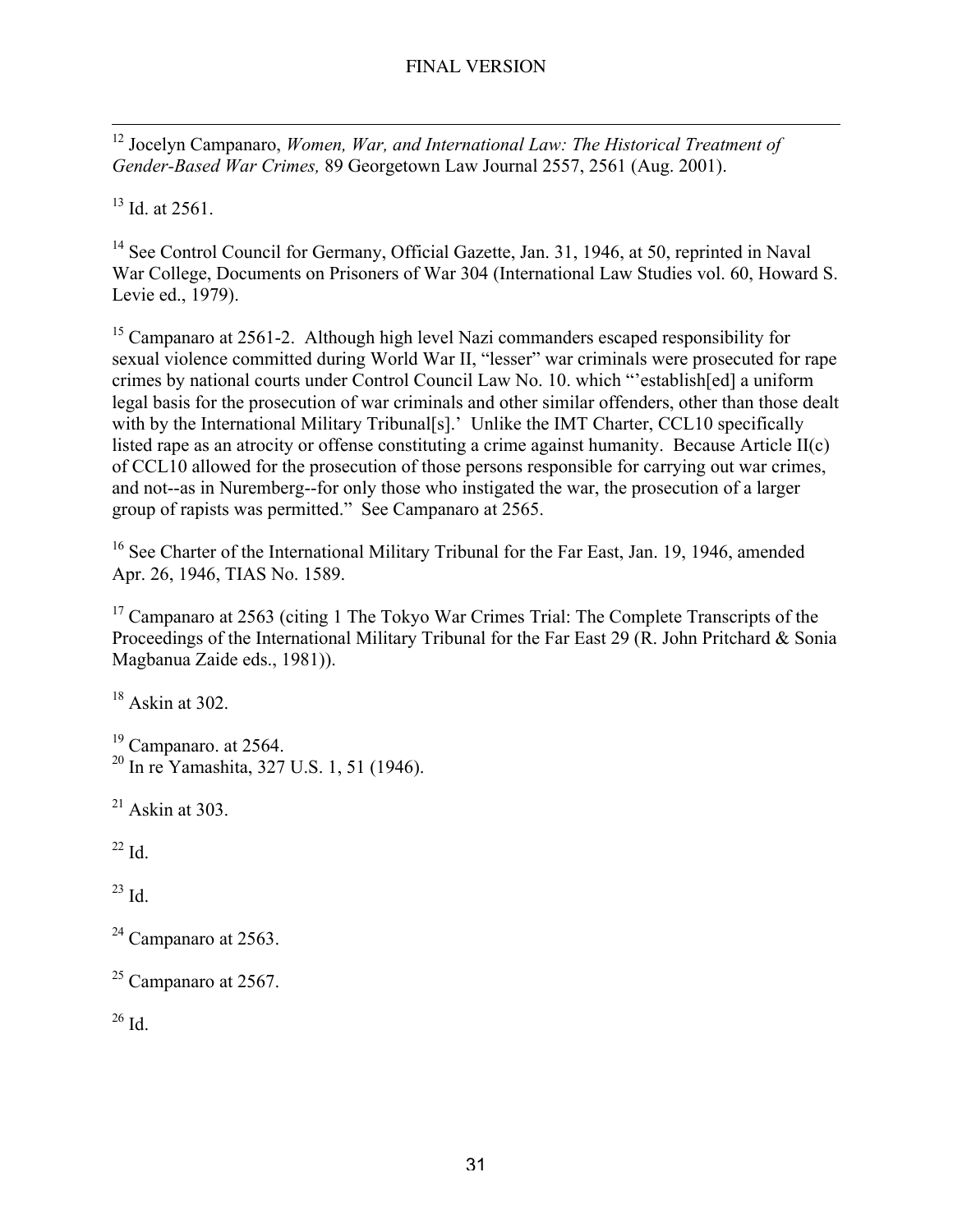$2<sup>27</sup>$  Protocol Additional to the Geneva Conventions of 12 August 1949, and Relating to the Protection of Victims of International Armed Conflicts, opened for signature Dec. 12, 1977, Arts. 76(1), 1125 UNTS 3, 16 ILM 1391 (1977).

 $28$  Protocol Additional to the Geneva Conventions of 12 August 1949, and Relating to the Protection of Victims of Non-International Armed Conflicts, opened for signature Dec. 12, 1977, Art. 4(2)(e), 1125 UNTS 609, 16 ILM 1442 (1977).

<sup>29</sup> See Campanaro at 2567 ("rape is not expressly listed among the enumerated 'grave breaches' of the Fourth Geneva Convention, and thus not subject to universal jurisdiction."); and Meron at 426 ("Nevertheless, although both the Fourth Geneva Convention and the Additional Protocols explicitly and categorically prohibit rape, these instruments did not follow the precedent of Control Council Law No. 10 and do not list rape among the grave breaches subject to universal jurisdiction.").

30 See Human Rights Watch Press Release, *Kosovo Backgrounder: Sexual Violence as International Crime* (May 10, 1999) available at <http://www.hrw.org/backgrounder/eca/ kos0510.htm> (last visited Dec. 5, 2006).

 $31$  Campanaro at 2570.

32 Theodor Meron, *Rape as a Crime Under International Humanitarian Law*, 87 Am. J. Int. L. 424, 425 (1993) (citing Tadeusz Mazowiecki, Report on the situation of human rights in the territory of the former Yugoslavia, UN Doc. A/48/92-S/25341, Annex, at 20, 57 (1993).)

33 Green, Llezlie L., *Gender Hate Propaganda and Sexual Violence in the Rwandan Genocide: An Argument for Intersectionality in International Law*, 33 Columbia Human Rights Law Review 733 (Summer 2002).

<sup>34</sup> Campanaro at 2570 (internal citations omitted).

 $35$  Merron at 425.

36 See S.C. Res. 827, U.N. SCOR, 48th Sess., Annex, 3217th mtg. at 6, U.N. Doc. S/RES/827 (1993), 32 I.L.M. 1192. [Hereinafter "ICTY Statute"] See id. Art 1, 2, 3, 4, 5.

 $37$  Id. art.  $5(g)$ .

<sup>38</sup> Campanaro at 2572.

<sup>39</sup> See ICTY Statute at art. 2, 3.

<sup>40</sup> Statute of the International Criminal Tribunal for Rwanda, S.C. Res. 955, U.N. SCOR, 49th Sess., 3453d mtg., U.N. Doc. S/RES/955, art. 1 (1994) [hereinafter ICTR Statute].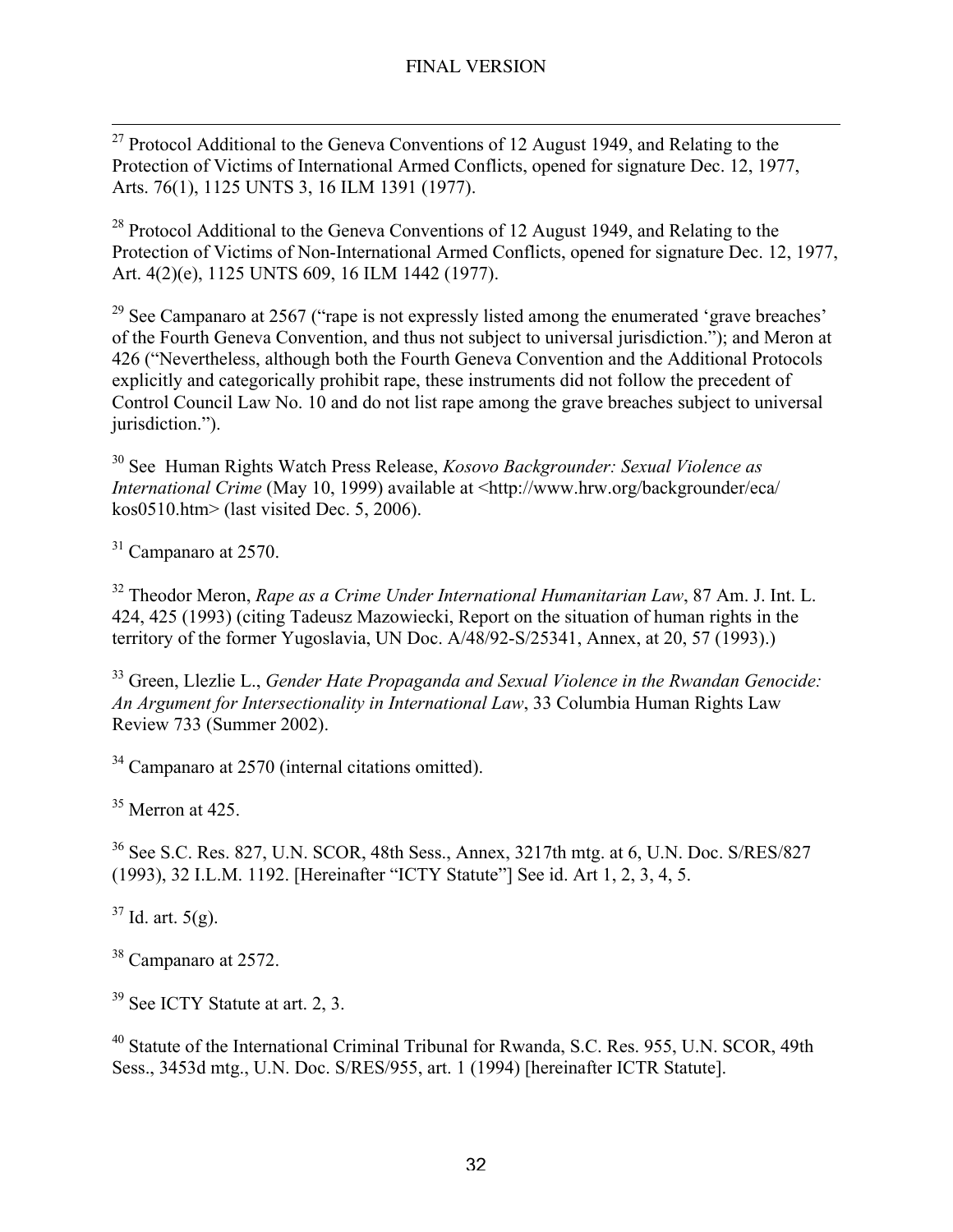$41$  See Id. art. 2, 3, 4.

 $42$  See Id. art. 3(g).

 $43$  See Id. art. 4(e) ("Outrages upon personal dignity, in particular humiliating and degrading treatment, rape, enforced prostitution and any form of indecent assault.")

<sup>44</sup> *No Justice, No Peace: Accountability for Rape and Gender-Based Violence in the Former Yugoslavia*, 5 Hastings Women's Law Journal 91, 121 (1994).

45 Id.

46 Gabrielle Kirk McDonald, *Friedmann Award Address Crimes of Sexual Violence: The Experience of the International Criminal Tribunal*, 39 Columbia Journal of Transnational Law 1, 11 (2000).

<sup>47</sup> See Second Amended Indictment of Dec. 14, 1995 in Prosecutor v. Dusko Tadic, IT-94-1-T, (convicted 7 May 1997) available at <http://www.un.org/icty/indictment/english/tad-2ai951214e.htm> (last visited Dec. 5, 2006).

48 Andrea Phelps, *Gender-Based War Crimes: Incidence and Effectiveness of International Criminal Prosecution*, 12 William & Mary Journal of Women & Law 502, 508 (2005-2006).

49 Id.

<sup>50</sup> Campanaro at 2477.

<sup>51</sup> Id. (emphasis added).

52 Id.

<sup>53</sup> Campanaro at 2583.

<sup>54</sup> Prosecutor v. Akayesu, Judgement No. ICTR-96-4-T, (Sept.2, 1998) [hereinafter Akayesu Judgment]. available at <http://www.ictr.org/wwwroot/ENGLISH/cases/Akayesu/judgement/ akay001.htm> (last visited Dec. 5, 2006).

<sup>55</sup> Akayesu Judgment at para. 693.

<sup>56</sup> Campanaro at 2583.

<sup>57</sup> Akayesu Judgment at para. 598, 688.

58 Id.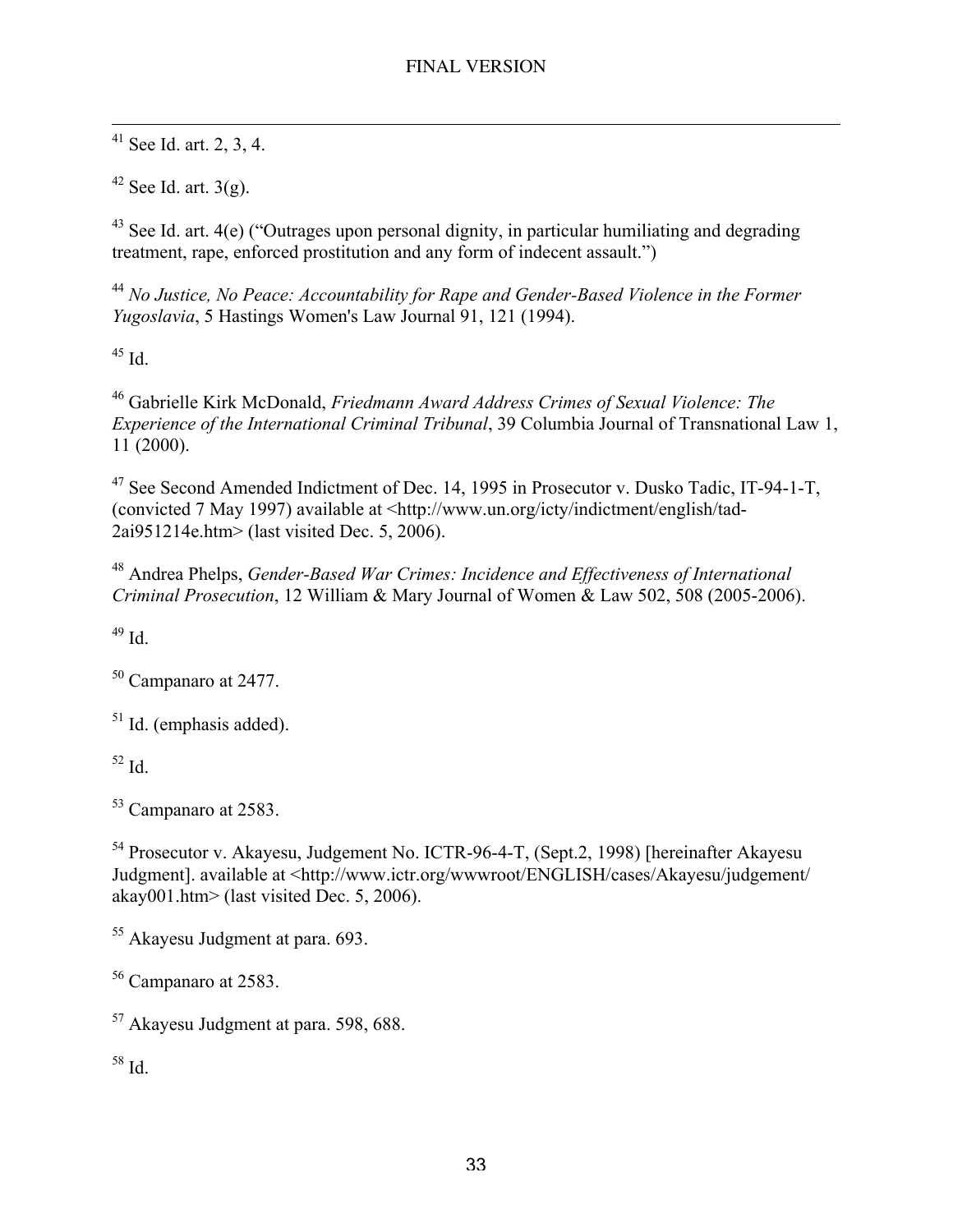<sup>59</sup> Akayesu Judgment at para. 596-598, 686-688 ("[R]ape is a form of aggression and . . . the central elements of the crime of rape cannot be captured in a mechanical description of object and body parts . . . . Like torture, rape is used for such purposes as intimidation, degradation, humiliation, discrimination, punishment, control or destruction of a person. Like torture, rape is a violation of personal dignity.  $\ldots$ .")

<sup>60</sup> Akayesu Judgment at para. 731.

 $<sup>61</sup>$  See Campanaro at 2583.</sup>

<sup>62</sup> McDonald at 11.

 $^{63}$  Id.

<sup>64</sup> Campanaro at 2583.

<sup>65</sup> Prosecutor v. Musema, Judgment and Sentence, No. ICTR-13-T, P 965 (Jan. 27, 2000) available at <http:// www.ictr.org> (last visited Dec. 5, 2006).

<sup>66</sup> See Prosecutor v. Zejnil Delalic, Zdravko Mucic, Hazim Delic and Esad Landzo, Judgement No. IT-96-21-T, Nov.16, 1998 [hereinafter Celebici Judgment].

<sup>67</sup> Campanaro at 2578.

<sup>68</sup> Celebici Judgment at para. 928, (citing Raquel Mejia v. Peru, Case 10.970, Report No. 5/96, Inter-Am.C.H.R., OEA/Ser.L/V/II.91 Doc. 7 at 157 (1996) and Aydin v. Turkey, Eur. Ct. H.R., 57/1996/676/866 (1997), where the Inter-American Commission on Human Rights and the European Court of Human Rights found that rape constitutes torture.)

<sup>69</sup> McDonald at 13.

<sup>70</sup> Celebici Judgment at para. 495.

 $171$  Id.

72 Anne Hoefgen, *There Will Be No Justice Unless Women Are Part of that Justice: Rape in Bosnia, the ICTY and "Gender Sensitive" Protection*, 14 Wisconsin Women's Law Journal 155, 175 (Fall 1999).

 $^{73}$  Id. at 175.

74 Id. at 174.

75 Id.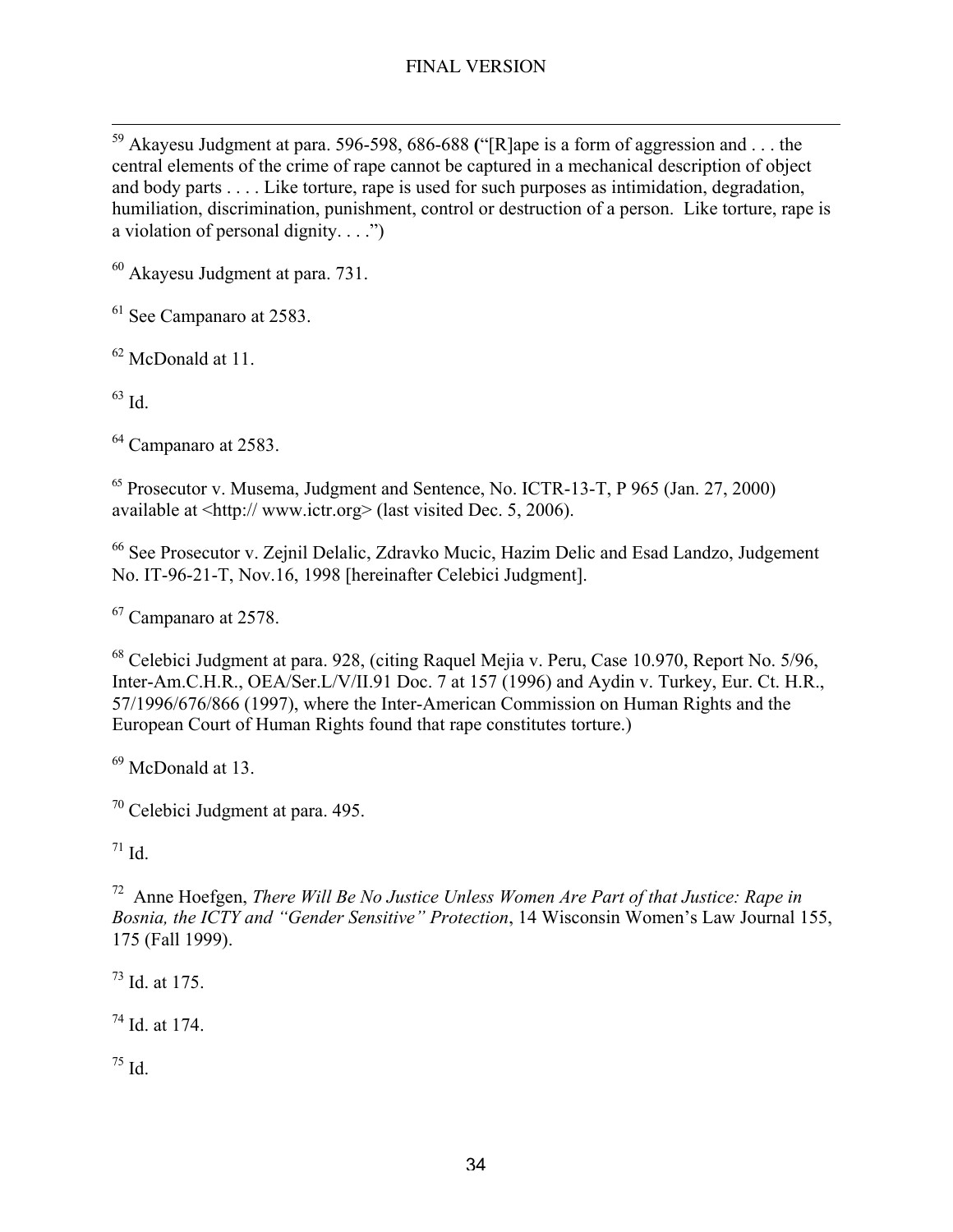76 Campanaro at 2581.

 $77$  Id.

78 Id.

79 Id.

 $80$  Id.

<sup>81</sup> Campanaro at 2581.

82 See Shana Eaton, *Sierra Leone: The Proving Ground for Prosecuting Rape as a War Crime,* 35 Georgetown Journal of International Law 873, 909 (Summer 2004).

83 Id.

<sup>84</sup> Statute of the Special Court for Sierra Leone, art.  $2 - 4$ . available at <http://www.scsl.org/scsl-statute.html> (last visited Dec. 5, 2006) [hereinafter SCSL Statute].

 $85$  SCSL Statute Art. 2(g).

86 Eaton at 881.

<sup>87</sup> "Liberia: No Impunity for Rape: A Crime Against Humanity and a War Crime," Amnesty International Index AFR 34/017/2004 (Dec. 14, 2004) available at <http://web.amnesty.org/library/Index/ENGAFR340172004> (last visited Dec. 5, 2006).

<sup>88</sup> Angela Stephens, "Forced Marriage Pursued As a Crime in Sierra Leone Tribunal Cases," UN Wire (April 16, 2004).

<sup>89</sup> Michael P. Scharf and Suzanne Mattler. "Forced Marriage: Exploring the Viability of the Special Court for Sierra Leone's New Crime Against Humanity," Case Western Research Paper in Legal Studies, available at <http://ssrn.com/abstract=824291> (last visited Dec. 5, 2006).

<sup>90</sup> Id. at 14.

91 Id.

92 Binaifer Nowrojee, *Making the Invisible War Crime Visible*, 18 Harvard Human Rights Journal 85, 101 (2005).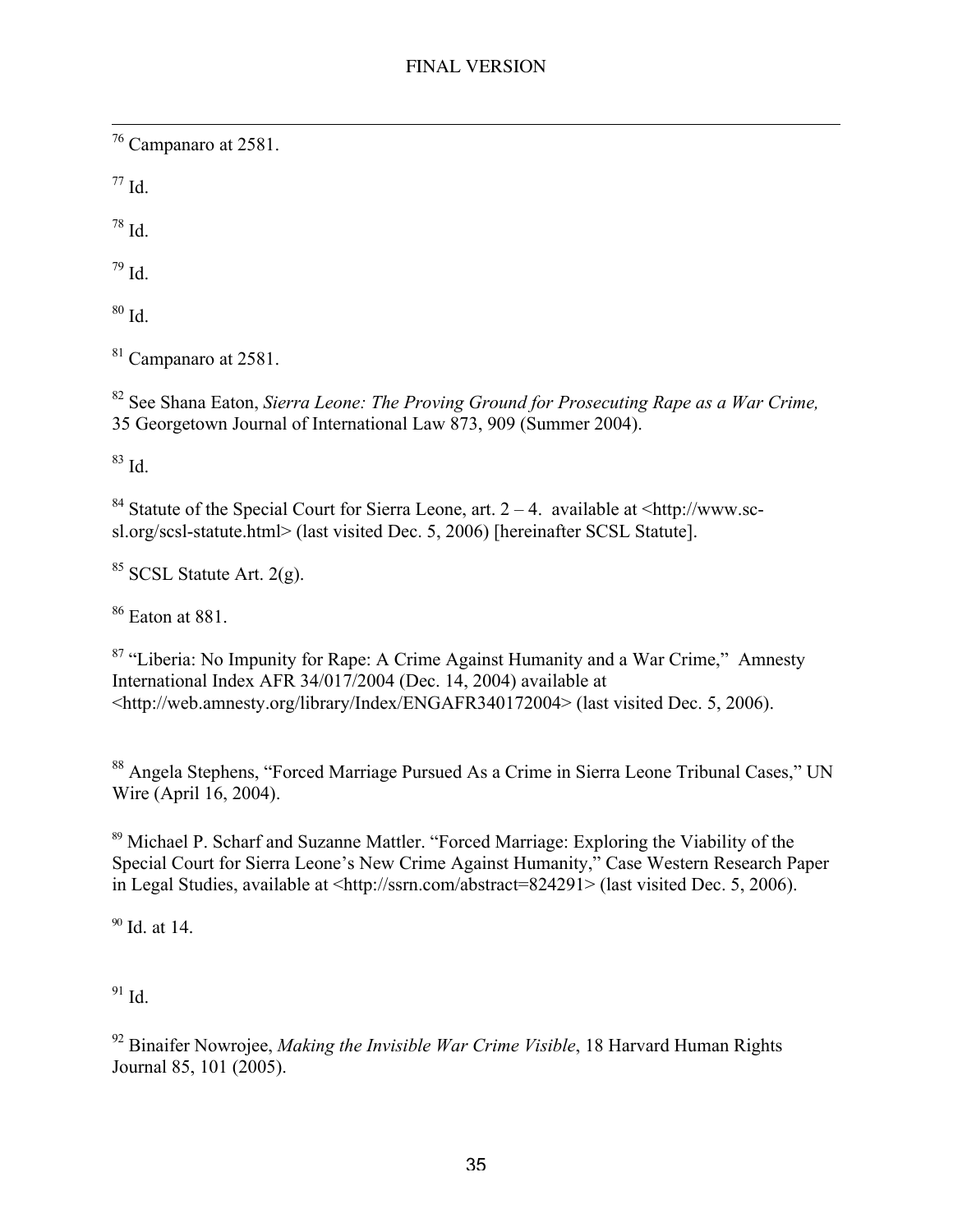# $\frac{93}{93}$  Id.

<sup>94</sup> Decision on Prosecution Request for Leave to Amend the Indictment, in re Issa Sesay, Morris Kallon, and Augustine Gbao, Case No. SCSL-04-15-PT at 6 (May 4, 2006). Available at <http://sc-sl.org> (last visited Dec. 5, 2006).

<sup>95</sup> Id. at 14.

96 Augustine Park, *'Other Inhumane Acts': Forced Marriage, Girl Soldiers and the Special Court for Sierra Leone,* 15 Social & Legal Studies 315, 332 (2006).

 $97$  Nowrojee at 102.

<sup>98</sup> Eaton at 910.

99 Id.

<sup>100</sup> See Guidelines on International Protection: Gender-Related Persecution Within the Context of Article 1A(2) of the 1951 Refugee Convention and/or its 1967 Protocol Relating to the Status of Refugees. Published in 14 International Journal of Refugee Law 457 (May 2002).

 $101$  Id. at 459.

102 Id.

103 Id.

 $104$  Id. at 460 ("Even though a particular State may have prohibited a persecutory practice (e.g. female genital mutilation), the State may nevertheless continue to condone or tolerate the practice, or may not be able to stop the practice effectively. In such cases, the practice would still amount to persecution. The fact that a law has been enacted to prohibit or denounce certain persecutory practices will therefore not in itself be sufficient to determine that the individual's claim to refugee status is not valid.").

 $105$  Id. at 465-6. ("It follows that sex can properly be within the ambit of the social group category, with women being a clear example of a social subset defined by innate and immutable characteristics, and who are frequently treated differently than men. Their characteristics also identify them as a group in society, subjecting them to different treatment and standards in some countries. Equally, this definition would encompass homosexuals, transsexuals, or transvestites.")

 $106$  Id. at 466. ("The size of the group has sometimes been used as a basis for refusing to recognise 'women' generally as a particular social group. This argument has no basis in fact or reason, as the other grounds are not bound by this question of size.")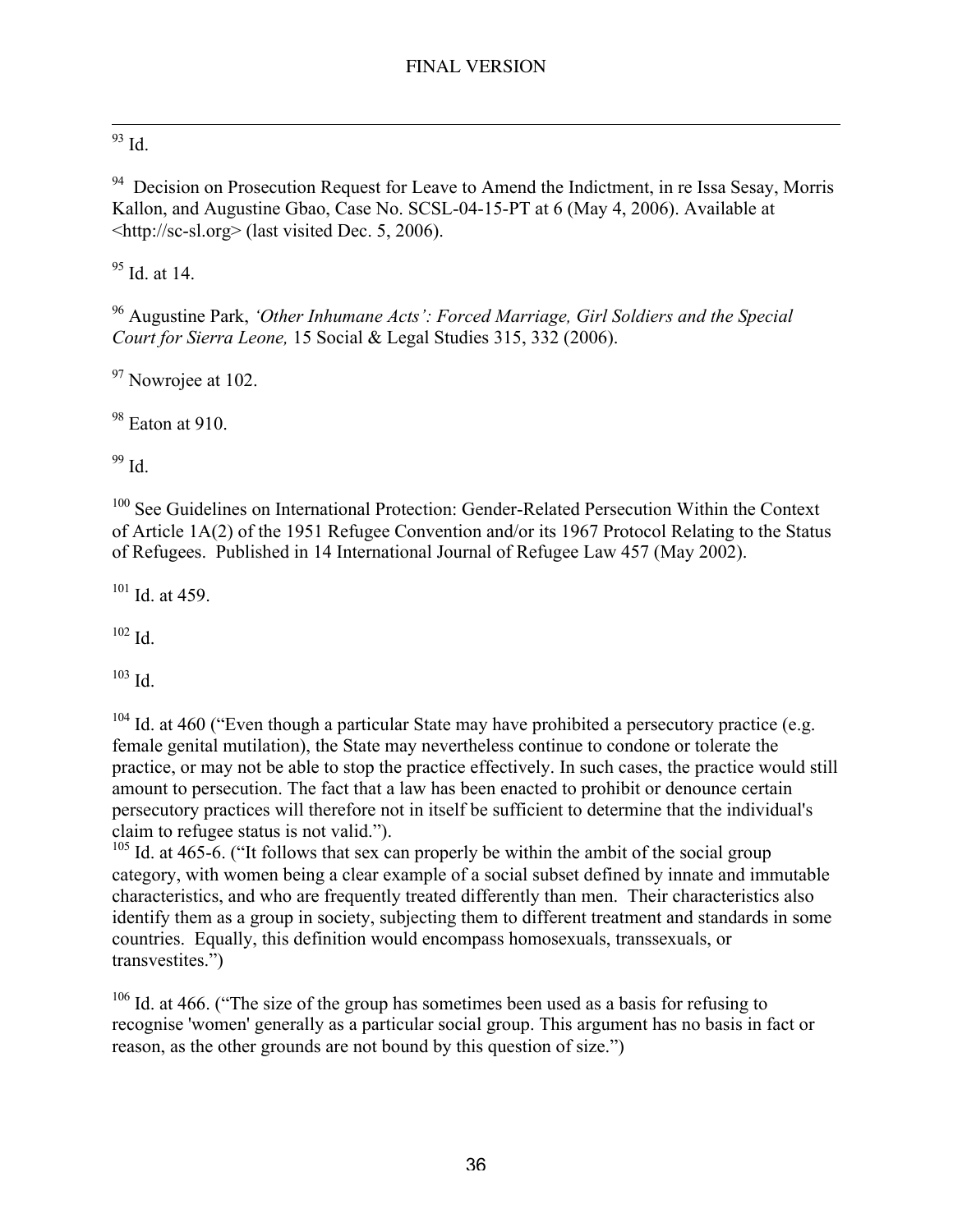$107$  Id. at 462-3 (The forcible or deceptive recruitment of women or minors for the purposes of forced prostitution or sexual exploitation is a form of gender-related violence or abuse that can even lead to death. It can be considered a form of torture and cruel, inhuman or degrading treatment. It can also impose serious restrictions on a woman's freedom of movement, caused by abduction, incarceration, and/or confiscation of passports or other identify documents. In addition, trafficked women and minors may face serious repercussions after their escape and/or upon return, such as reprisals or retaliation from trafficking rings or individuals, real possibilities of being re-trafficked, severe community or family ostracism, or severe discrimination. In individual cases, being trafficked for the purposes of forced prostitution or sexual exploitation could therefore be the basis for a refugee claim where the State has been unable or unwilling to provide protection against such harm or threats of harm.")

108 Susan Kneebone, *Women Within the Refugee Construct: 'Exclusionary Inclusion' in Policy and Practice - The Australian Experience*, 17 International Journal of Refugee Law 7 (March 2005).

 $109$  Id.

<sup>110</sup> Karen Musalo, "A Haven for the Abused: Victims of Domestic Violence Should Find Shelter Here." 29 Legal Times 38, \*2 (Sept. 18, 2006).

 $111$  Id. at  $*2$ .

 $112$  Id. at  $*3$ .

113 Id.

<sup>114</sup> See "Unprecedented returns": Cautious optimism as refugee numbers fall, Irin News (Feb 2005) available at < http://www.irinnews.org/webspecials/rr/502079.asp> (last visited Dec. 5, 2006) ("Around the world, the number of refugees, asylum seekers, returnees, stateless people and internally displaced persons as a whole dropped by 18 percent to 17.1 million in 2003 - the lowest total in at least a decade.")

<sup>115</sup> Judith Kumin, "Gender: Persecution in the Spotlight," Refugees, Vol. 2, No. 123, 12 (2001). Available at <http://unhcr.org> (last visited Nov. 29, 2006).

<sup>116</sup> Karen Musalo, Revisiting Social Group and Nexus in Gender Asylum Claims: A Unifying Rationale for Evolving Jurisprudence, 52 DePaul Law Review 777, 780 (2003).

<sup>117</sup> In re Kasinga, Lory Rosenberg concurring. Citing Kristin E. Kandt, United States Asylum Law: Recognizing Persecution Based on Gender Using Canada as a Comparison, 9 Geo. Immigr. L.J. 137, 145 (1995); Nancy Kelly, Guidelines for Women's Asylum Claims, 26 Cornell Int'l L.J. 625 (1993); and Pamela Goldberg, Anyplace But Home: Asylum in the United States for Women Fleeing Intimate Violence, 26 Cornell Int'l L.J. 565, 591-92 (1993).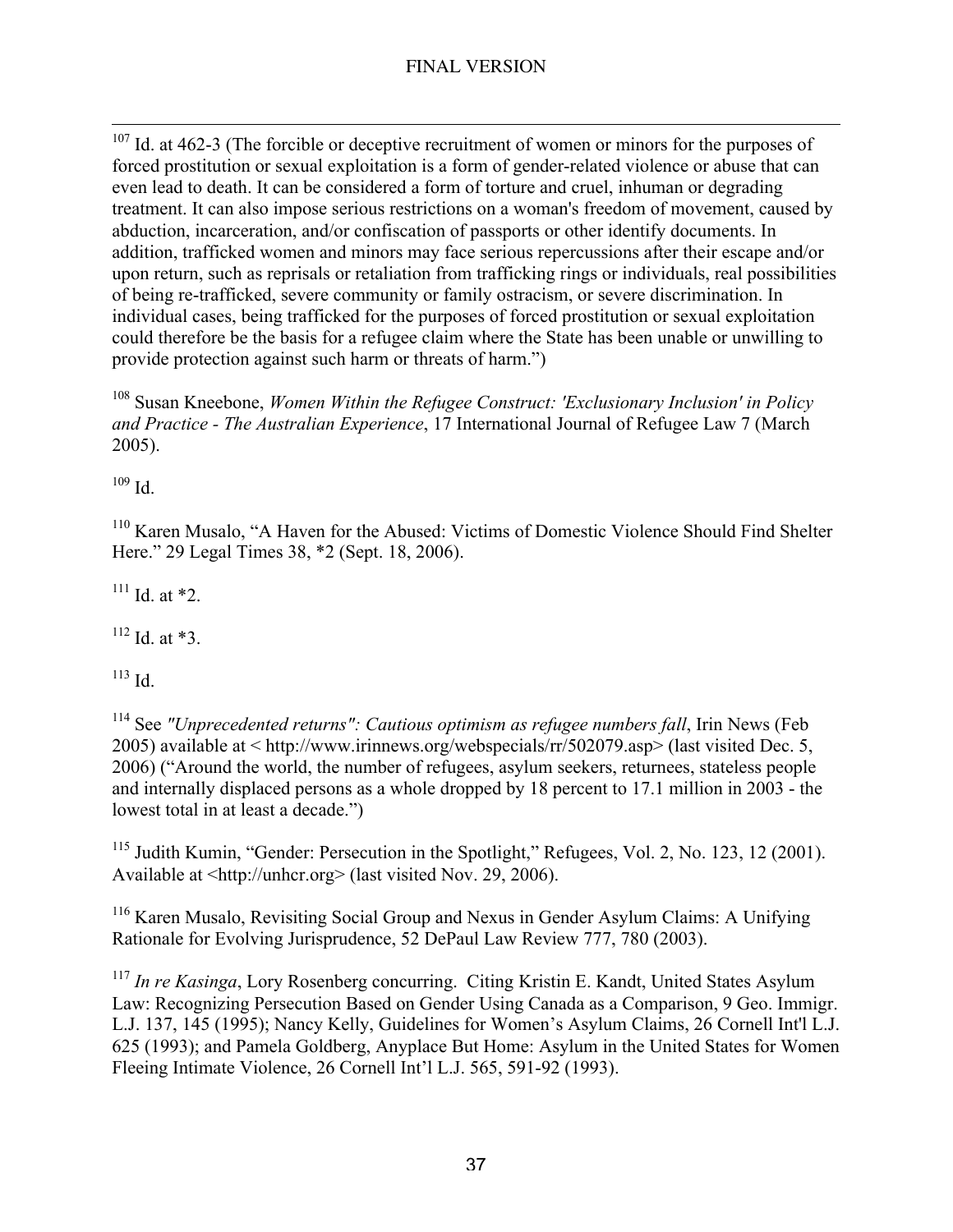$\frac{118}{10}$ 

 $119$  Id.

<sup>120</sup> Id. (internal citations omitted)

<sup>121</sup> Immigration and Refugee Board (IRB), Guidelines Issued by the Chairperson Pursuant to Section 65(3) of the Immigration Act, 'Guideline 4: Women Refugee Claimants Fearing Gender-Related Persecution', (Update effective 8 July 1999, Ottawa, Canada) at 2, 5 [Hereinafter "Canada Guidelines"].

<sup>122</sup> Canada Guidelines at Section III.

123 Id.

124 See Id.

125 See generally Pia Zambelli, *Is Canada a Safe Country for Refugees?*, Immigration Daily (2005) available at <http://www.ilw.com/articles/2005,0204-zambelli.shtm> (last visited Dec. 5, 2006).

<sup>126</sup> See Department for Immigration and Multicultural Affairs (DIMA), Refugee and Humanitarian Visa Applicants: Guidelines on Gender issues for Decision-Makers (2nd ed., 2001) [hereinafter "Australian Guidelines"].

<sup>127</sup> Kneebone at 28.

 $128$  Id.

<sup>129</sup> Australian Guidelines at para. 4.10.

<sup>130</sup> Kneebone at 17-18.

 $131$  Kumin at 13.

132 See Birthe Ankenbrand, *Refugee Women Under German Asylum Law*, 14 International Journal of Refugee Law 45 (2002).

<sup>133</sup> Ankenbrand at 53.

<sup>134</sup> See Higher Administrative Court Luneburg 18 May 1999 -- 7 L 3758/96.

<sup>135</sup> Ankenbrand at 49, citing Administrative Court Stuttgart, 22 January 1998 -- A 18 K 14880/96; Higher Administrative Court Berlin 9 February 1987-9 B 103/86; Margit Gottstein, Frauenspezifische Verfolgung und ihre Anerkennung als politische Verfolgung im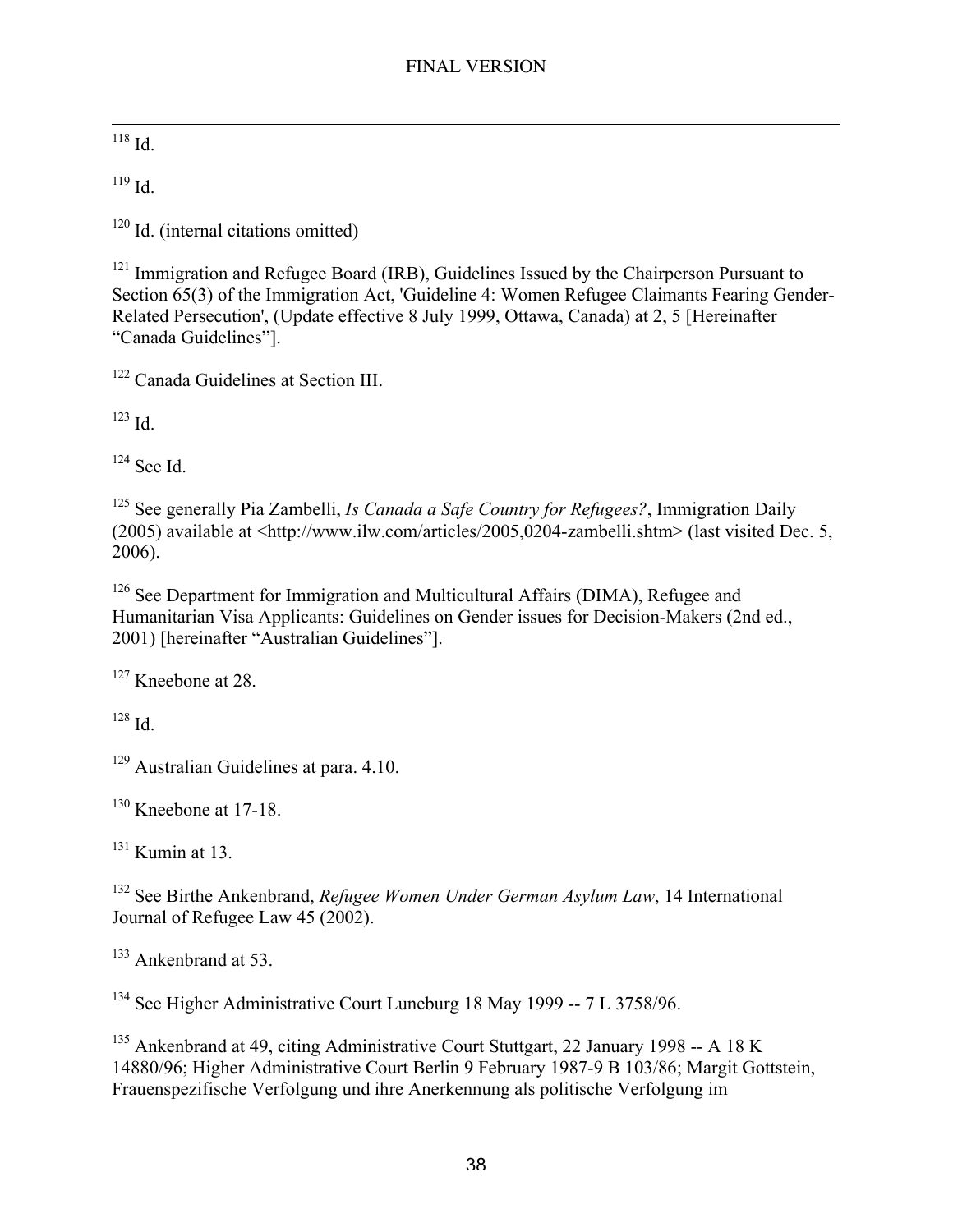$\overline{a}$ Asylverfahren, Streit 5 (1987), 75-80, at 78, 79; Ursula Mees-Asadollah, Frauenzpezifische Verfolgung - - wird die deutsche Asylpraxis ihr gerecht?, Streit 16 (1998), 139-155, at 142.

<sup>136</sup> Ankenbrand at 51.

137 Id.

 $138$  Id. at 55.

<sup>139</sup> Id. (emphasis original).

<sup>140</sup> See Considerations for Asylum Officers Adjudicating Asylum Claims From Women (Memorandum from Phyllis Coven, Office of International Affairs, US Immigration and Naturalization Service, to all INS Asylum Officers HQASM Coordinators, 26 May 1995) [hereinafter "U.S. Guidelines."].

<sup>141</sup> U.S. Guidelines at 9.

<sup>142</sup> U.S. Guidelines at 12. (citing *Matter of Acosta*, Interim Decision 2986 (Board of Immigration Appeals); 19 I. & N. Dec. 211, 1985 BIA LEXIS 2.)

<sup>143</sup> In re Kasinga, Interim Decision 3278 (BIA); 21 I. & N. Dec. 357, 1996 BIA LEXIS 15.

<sup>144</sup> Id. at \*1.

 $145$  Id. at  $*2$ .

<sup>146</sup> Matter of Acosta, Interim Decision 2986 (BIA); 19 I. & N. Dec. 211, 1985 BIA LEXIS 2.

 $147$  Id. at \*19.

<sup>148</sup> Aubra Fletcher. The Real ID Act: Furthering Gender Bias in U.S. Asylum Law. 21 Berkeley J. Gender L. & Just. 111, 117. (2006). (internal citations omitted).

<sup>149</sup> Matter of Toboso-Alfonso, 20 I&N Dec. 819 (B.I.A. 1990).

150 Karouni v. Gonzalez 399 F.3d 1163 (9th Cir. 2005).

151 Hernandez-Montiel v. INS*,* 225 F.3d 1084, 1093 (9th Cir. 2000).

<sup>152</sup> Nwaokolo v. INS, 318 F.3d 303 (7<sup>th</sup> Cir. 2002).

<sup>153</sup> Abay v. Ashcroft, 368 F.3d 634 at 642 (6th Cir. 2004).

<sup>154</sup> Gao v. Gonzales, 440 F.3d 62 (2<sup>nd</sup> Cir. 2006).